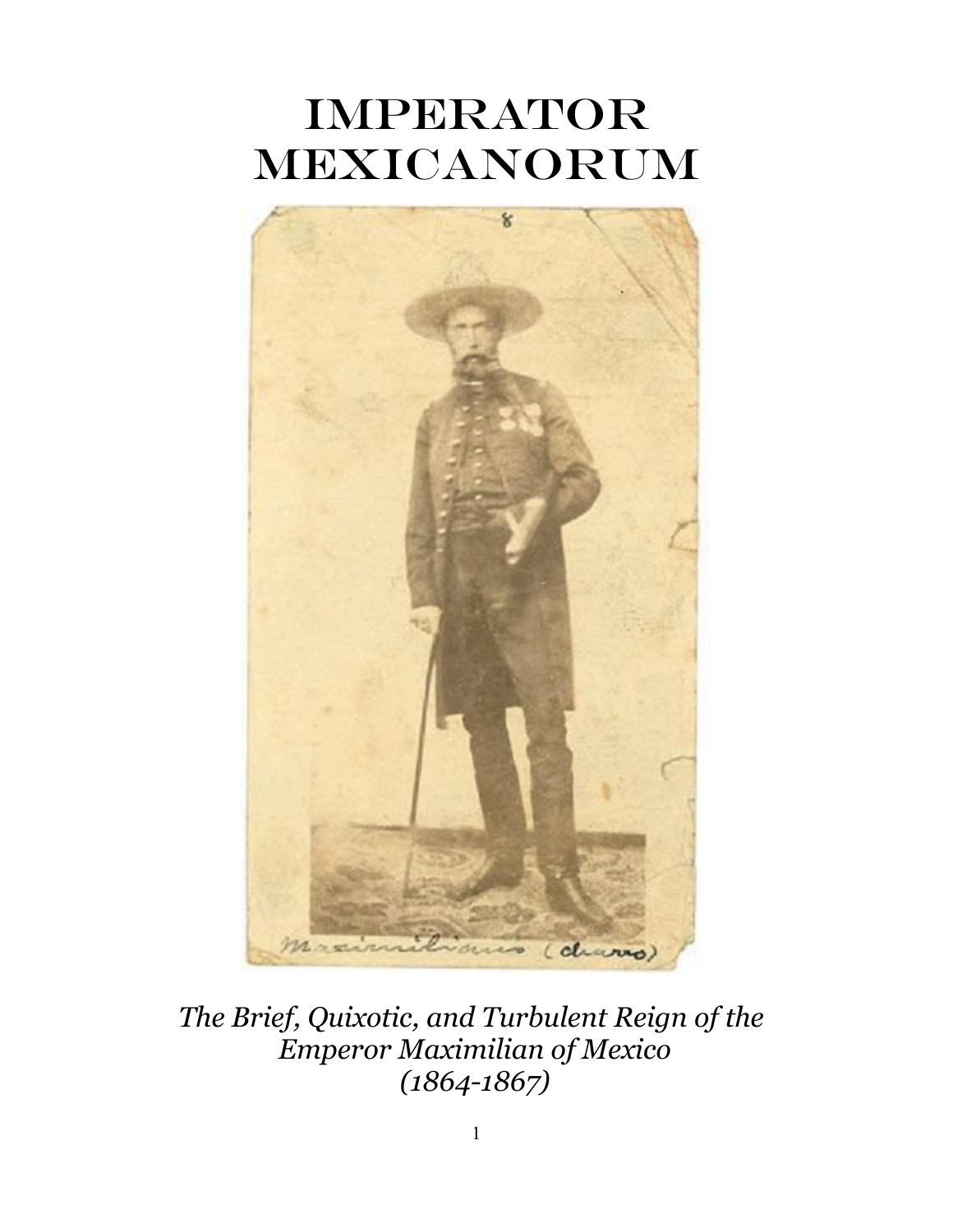#### Cover Page:

*The last known photograph of the Emperor Maximilian, taken on May 2, 1867, shows him proudly wearing the Decoration for Military Merit bestowed upon him by his own troops on March 13, during the Siege of Querétaro.*

### **Imperator Mexicanorum:**  *The Brief, Quixotic, and Turbulent Reign of the Emperor Maximilian of Mexico (1864-1867)*

*"Yo sé que en México no habrá Patria, mientras los niños a la escuela no aprendan a derramar una lágrima de gratitud por el hombre que dejó en Europa el lujo y la gloria, para venir a la América a morir en defensa de la cultura latina amenazada."*

− *José Vasconcelos* 

In the middle of the  $19<sup>th</sup>$  century, there lived a handsome prince and a beautiful princess, both of whom were members of the most eminent royal families of Europe, and who made their home together in a delightful white castle perched on the sundrenched shores of the the Adriatic coast of Italy. Although fate seemed to have granted them all that life had to offer during this storm-tossed century, both their lives would be irreparably broken before either had reached the age of thirty-five, one dying before an execution squad on a deserted hill outside Querétaro, Mexico, the other living out her days as a madwoman in a secluded Belgian castle.

Although the above description may be redolent of a fairy tale crafted by the Brothers Grimm, its two central figures were very real, and are known to history as the Emperor Maximilian of Mexico (1832-1867), and his wife, the Empress Charlotte (1840-1927). Their tragic story has inspired novels, plays, films, and even an opera, but perhaps the greatest tragedy of all was the failure of their vision for Mexico, which they came to govern, and eventually to love, in the mid-1860s. With the military and financial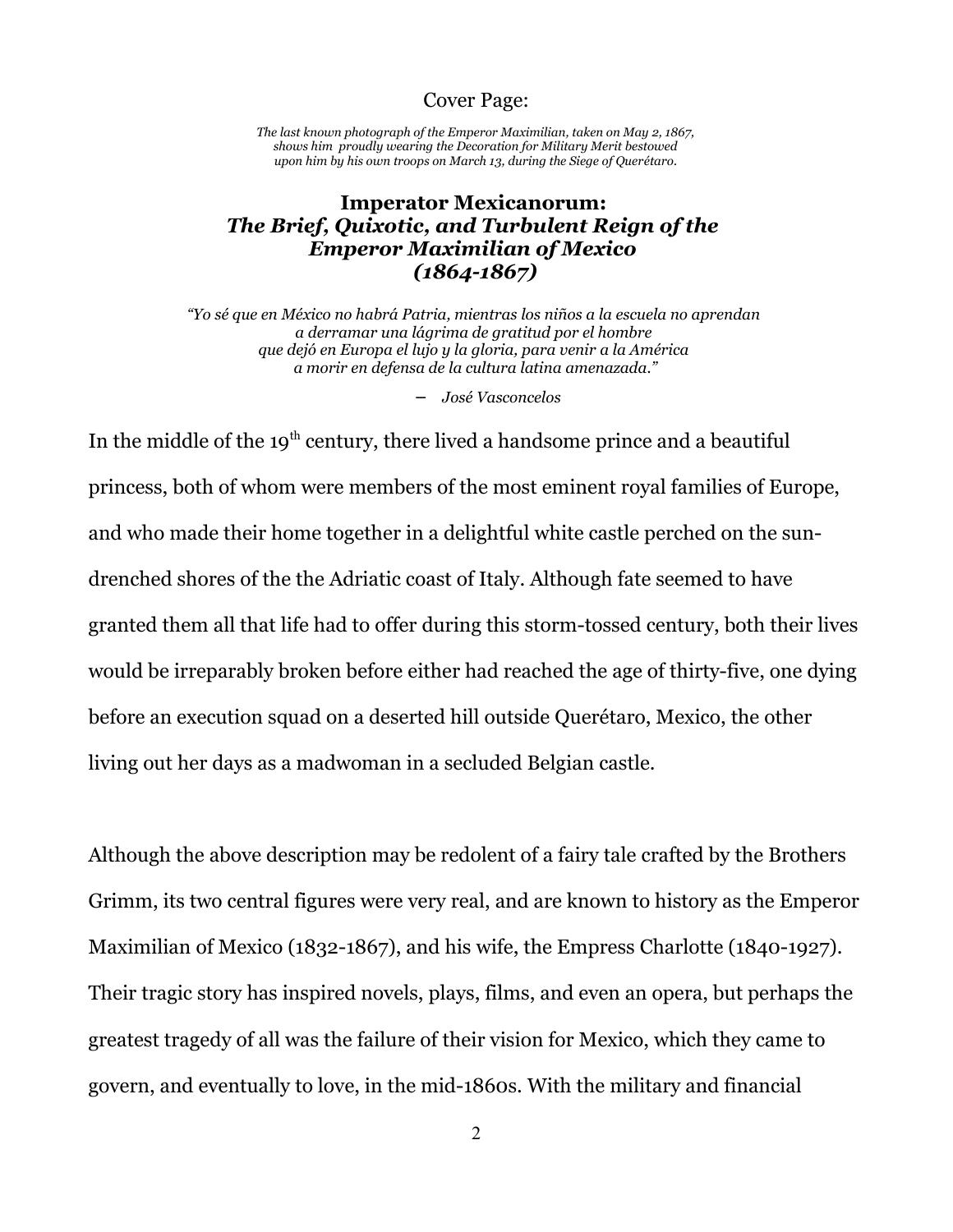backing of the Emperor Napoléon III of France (1808-1873), they had been invited by leading Mexican conservative politicians to exchange their roles as Archduke and Archduchess of the Hapsburg Empire for the throne of Mexico, where they reigned as Emperor and Empress from 1864 to 1867.

#### **The Choice of the Mexican Conservatives**

Maximilian had been called to the throne by a group of Mexican Conservatives, who saw in him a last chance to restore dignity and stability to the fractured nation, long wracked by civil war, foreign military intervention, and internecine strife. Indeed, as stated in the official declaration of their offer of the Crown of the Empire of Mexico, dated July 10, 1863, the "Group of Notables" declared, "[T]he monarchical institution is the sole that is adaptable for Mexico, especially in the current circumstances, because it combines in itself order with liberty, and force with the most strict justification thereof." Furthermore, as stated in the selfsame declaration, the Notables saw in Maximilian an "offspring of royal descent most distinguished for his virtues, his extensive knowledge, his elevated intelligence, and his special gift for governance." With such faith in his innate qualities as a man, and as a potential monarch, it is no wonder that the Conservatives placed their most fervent hopes in the young archduke as the savior of the Mexican nation, descending as he did from such an illustrious and prosperous European dynasty as the Hapsburgs.

Writing on precisely *why* Maximilian was chosen from among so many possible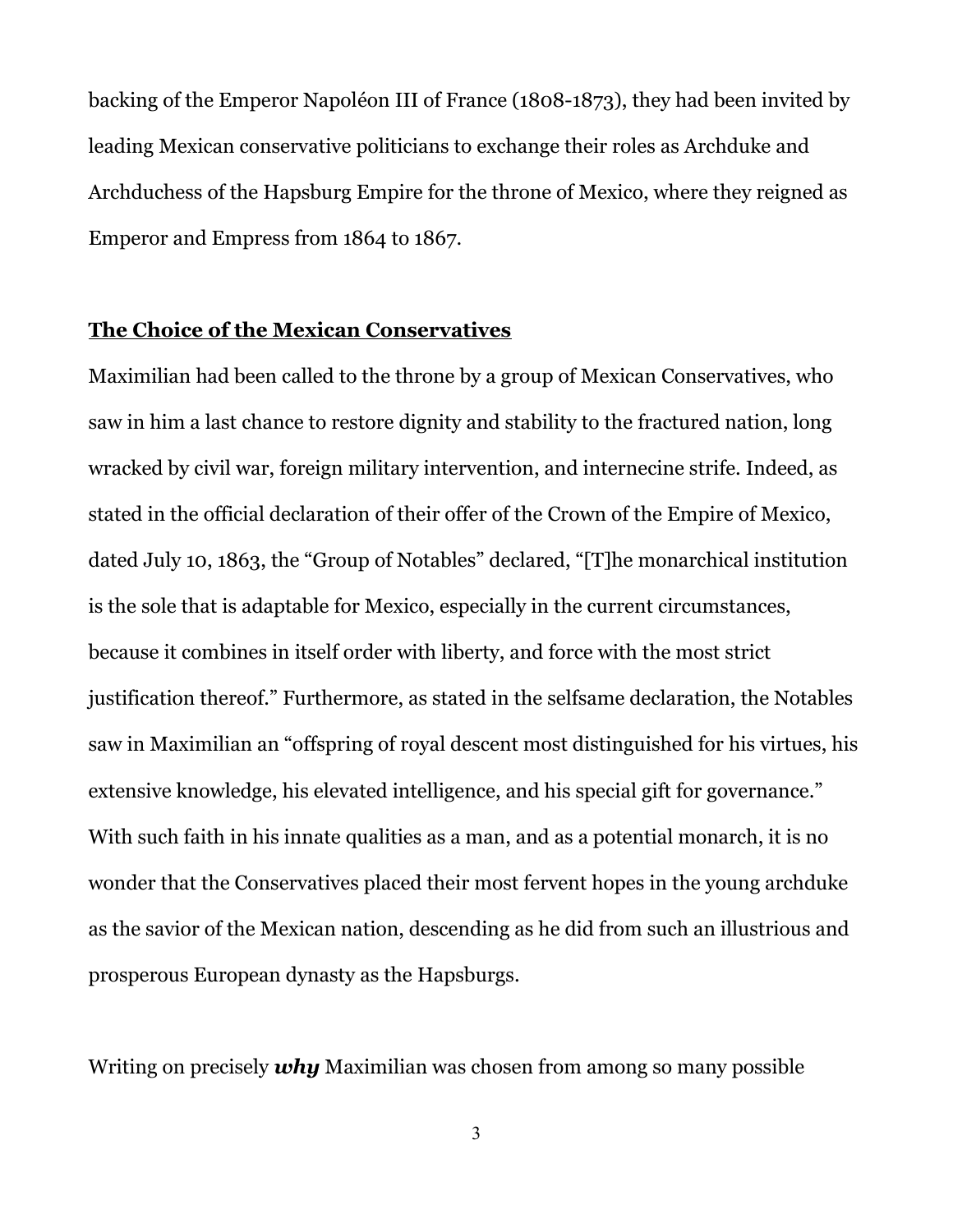candidates, the exiled Conservative statesman José Manuel Hidalgo commented, "To select a prince from any of the Interventionist nations would have been impolitic; this springs to mind immediately." Furthermore, wrote Hidalgo, "The most natural, the most agreeable, the most certain course, was to turn one's view backward, and to remember the Plan of Iguala, proclaimed by Iturbide, in which was called to the throne, among others, an archduke of the House of Austria." Clearly, even during the early decades of Mexico's struggle for independence, serious thought had been given to the possibility of offering the imperial throne to a member of the Hapsburg dynasty. Thus it was that Maximilian was a sage choice in many different respects, not the least of which was his imperial descent.

"The name of the Archduke Maximilian presented itself naturally in this connection," continued Hidalgo, "as he had acquired a certain popularity in Europe for his progressive ideas, and for [his] tendencies during the time that he governed Lombardy and Venetia." Hidalgo, like many other Mexican leaders of his time and political inclinations, saw the young archduke's time as Viceroy of Lombardy and Venetia as a training period of sorts, one that had equipped him to go on to greater and more extensive responsibilities elsewhere in the world.

One legal and personal hurdle remained, however: that of Maximilian's renunciation of his hereditary right to his position in the hierarchy of the Hapsburg imperial family. After much legal and familial wrangling, the archduke was at last persuaded to affix his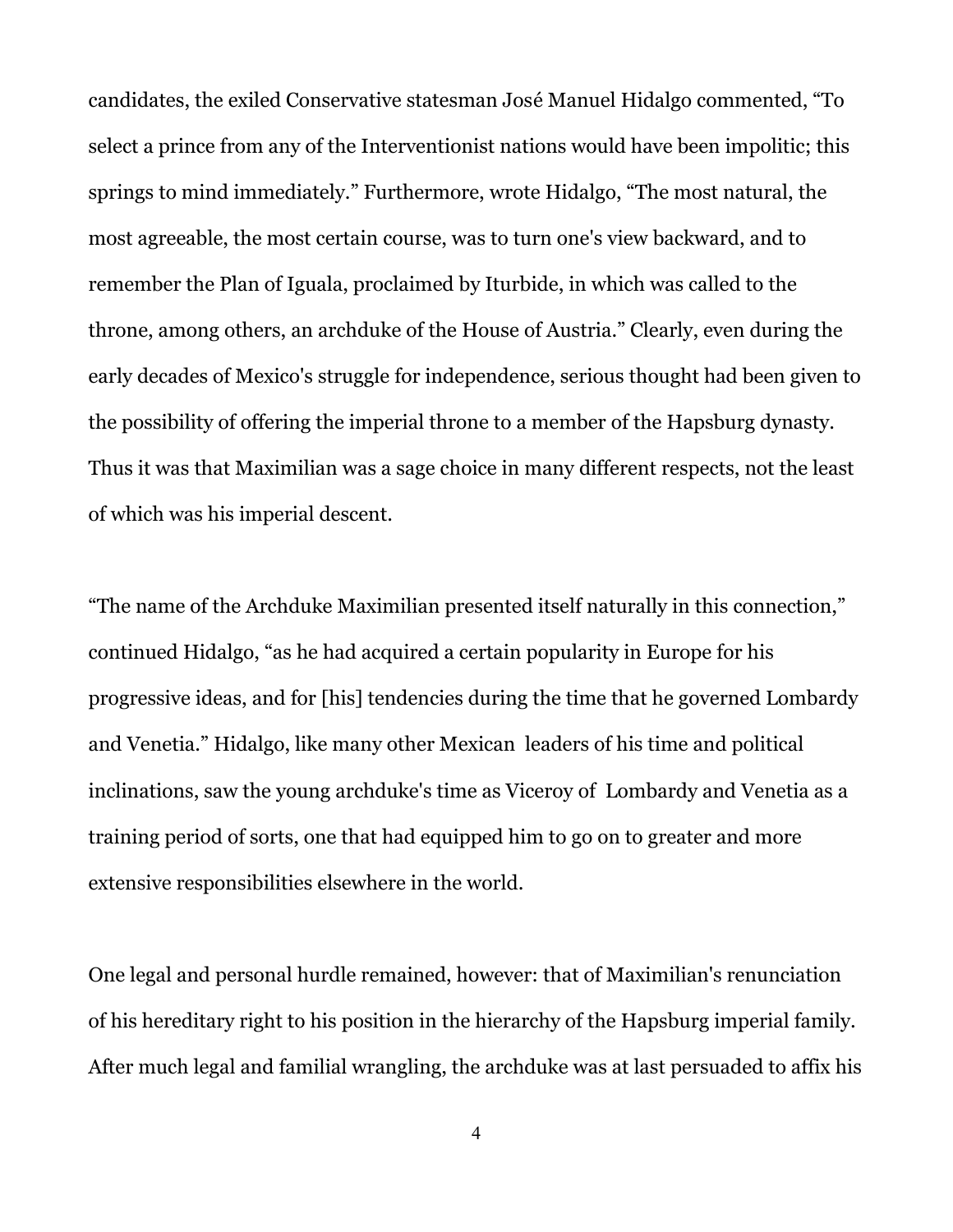signature to the so-called "family pact" that stripped him of all of his dynastic entitlements and privileges within the House of Austria.

In this document, dated April 9, 1864, it was declared that "His Illustrious Highness the Archduke Ferdinand Maximilian renounces for his august person, and in the name of his descendents, the succession to the Crown in the Empire of Austria." Article Four of this not-so-familial document further states, "His Imperial Highness declares, in addition, that he renounces for himself and for his descendents, masculine or feminine, all the rights and pretensions which appertain to them, or may appertain to them, by virtue of descent, of birth, or by use or custom, to the private fortune, present and future, movable or immovable, of the Illustrious Archducal House." Hardly words composed in a spirit of tender familial solicitude or fraternal concern, but such was the price demanded by his elder brother, Emperor Franz Joseph, for Maximilian's accession to the throne of the Empire of Mexico. Having signed away all of his imperial rights and privileges, the way ahead was clear, and for the idealistic archduke and his attractive young wife, there could simply be no question of going back.

Although both foreigners, and essentially supported by a French army of occupation, the plans and dreams of Maximilian and Charlotte for Mexico were fundamentally good ones. Maximilian, suspected by many (including Napoléon III) to be the child of the Duke of Reichstadt (only legitimate son and heir of Napoléon I), told the Conservative delegation sent to offer him the Crown of the Mexican Empire at his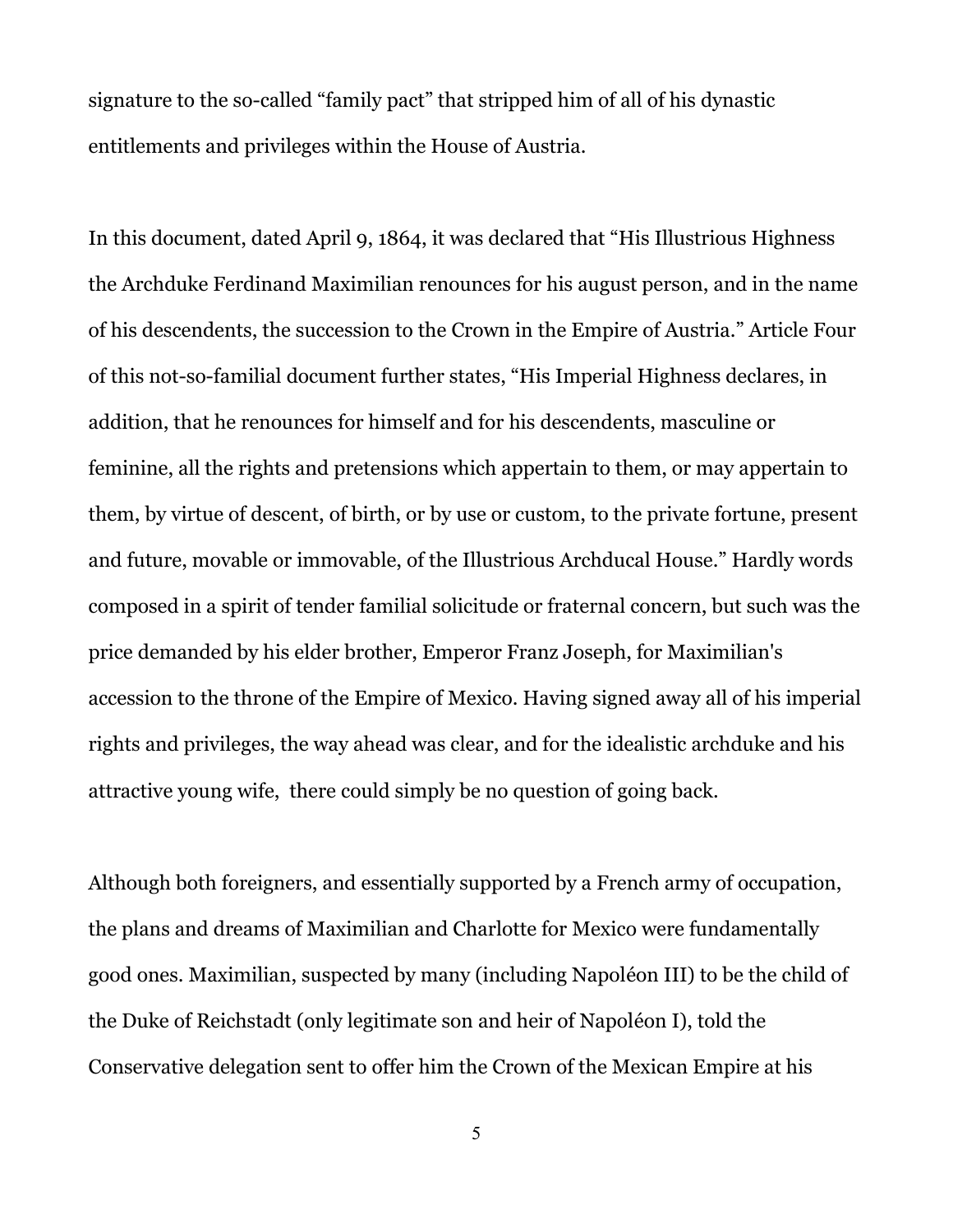Castle of Miramar in Italy that he would devote himself "heart and soul to work for the freedom, prosperity, and greatness of Mexico," despite the many challenges and obstacles that lay in the way. Mexico, much like the United States (which was embroiled in its own bloody Civil War from 1861 to 1865), was the scene of intense internal conflict and insecurity, with the *conservadores* (who envisioned a Catholic constitutional monarch as the solution to the country's problems) pitted against the *juaristi*, followers of the great reformer, Benito Juárez (who sought to create an independent democratic republic). It was into this maelstrom of ambition, instability, and bloodshed that the imperial couple first set foot on May 28, 1864, at Vera Cruz, with a sizable retinue of European followers, and with the very best of intentions.

They were soon to learn, however, that good intentions were only a small part of what was actually required to lead Mexico into a period of unity, prosperity, and greatness. Although initially backed by the *conservadores*, Maximilian and Charlotte were both possessed of an essentially liberal and idealistic outlook, and soon went about trying to establish a humane constitutional monarchy in the country. Although both were devoted Catholic believers themselves, they also recognized the needs and rights of the indigenous population, thereby alienating the greedy and reactionary clergy of the Roman Catholic Church, as well as the *terratenientes* and *hacendados* of the vast farms, ranches, and estates of the countryside, all of whom had long enjoyed quasifeudal privileges over the millions of poor Mexicans who labored for them.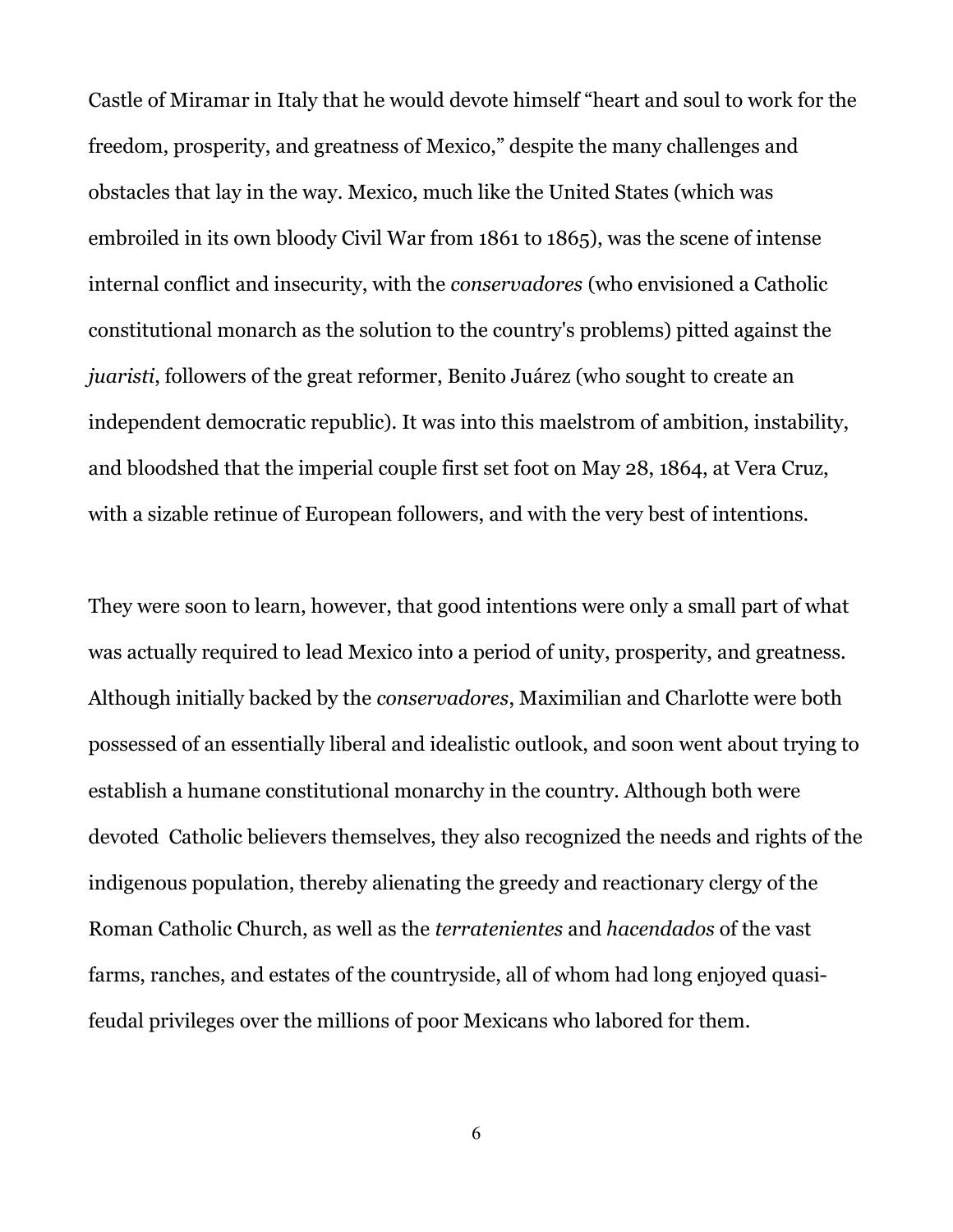Pressured at the same time by the financial and political demands of the Second French Empire (1852-1870), which expected to be well-paid for its support of the nascent Mexican Empire, as well as by the increasingly hostile attitude of its northern neighbor, the United States, whose Civil War had ended in 1865 with the reunification of the country under the control of the triumphant and expansionist Northern states, the government of the Mexican Empire quickly careened toward failure and collapse, despite the forward-thinking policies of its young monarchs.

What shines out from this story, however, is the personal courage and perseverance of its two central figures, Maximilian and Charlotte. Despite the difficult and often precarious nature of their circumstances, both did their very best to try to improve the living conditions of the Mexican people, and to put the country's government on a firm and equitable footing for all. Maximilian ratified the liberalizing laws of the Reforma instituted by Júarez, declared freedom of worship, and refused to order the return of the ecclesiastical holdings that had been sold to private owners after Mexican independence had been achieved. This, of course, quickly earned him the enmity of the Roman Catholic Church, the French Empire, and the elite classes of the fledgling Mexican Empire itself, to say nothing of the understandable opposition that he faced from the *juaristi*, who regarded the imperial couple as nothing more than foreign interlopers. Nevertheless, they persisted in believing that theirs was a just cause, and that divine providence had granted them the power that they exercised in the deeplydivided nation.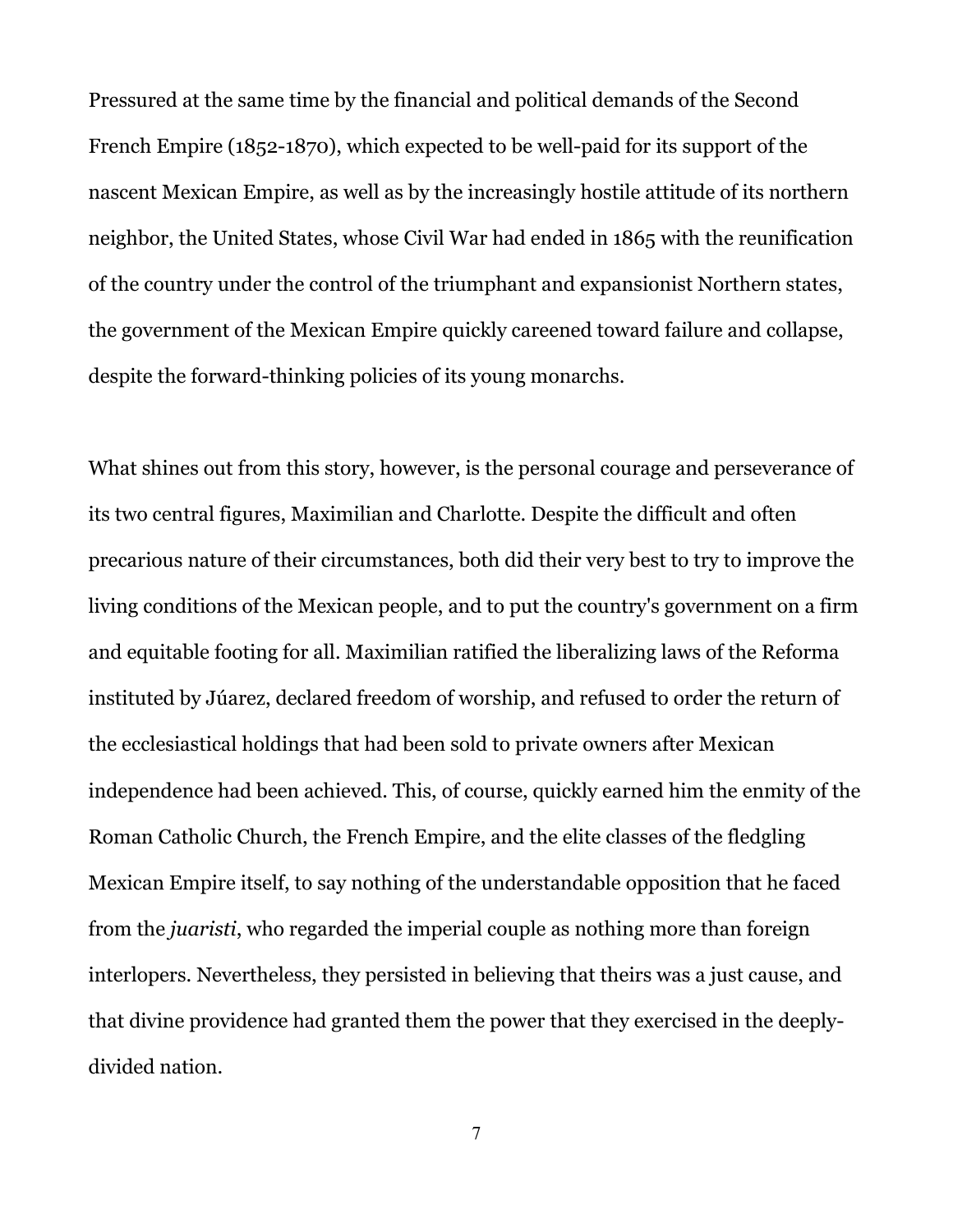#### **The Opposition of the Catholic Establishment**

One of the chief difficulties that faced Maximilian as he and his wife struggled for the betterment of the Mexican Empire was the bitter opposition and frequently illdisguised hostility of the upper echelons of the Mexican clergy, who found the imperial couple's support for the land reforms enacted under Júarez to be infuriating and contrary to the conservative principles of those who had engineered Maximilian's ascent to the throne. Writing directly to the Emperor on October 18, 1864, Pope Pius IX informed him, "We are sending our representative, so that he might confirm in *viva voce* the pain that has been caused to us by the sad news which as of this date has been sent to Us." Furthermore, continued the Pope, "We have also charged [our representative] with the task of begging of Your Majesty, in Our name, for the revocation of the harmful laws which for some time have oppressed this Church.... [as well as the] complete and fervently desired reorganization of ecclesiastical matters." Pius' supplications, however, were to be in vain, for not only did Maximilian continue to support the reformist policies of the Constitution of 1857, but he was to go even further in his zeal to create a modern, liberal, diverse, and fundamentally utopian state. Where once there had stood the quasi-feudal monolith of inequality and limited horizons that had existed since 1521, both under the Vice-Royalty of New Spain, and under the various Mexican governments that had succeeded since the final overthrow of the Spanish hegemony in 1821, Maximilian sought to forge a state that would offer opportunities to citizens of all ethnic, socio-economic, and religious backgrounds.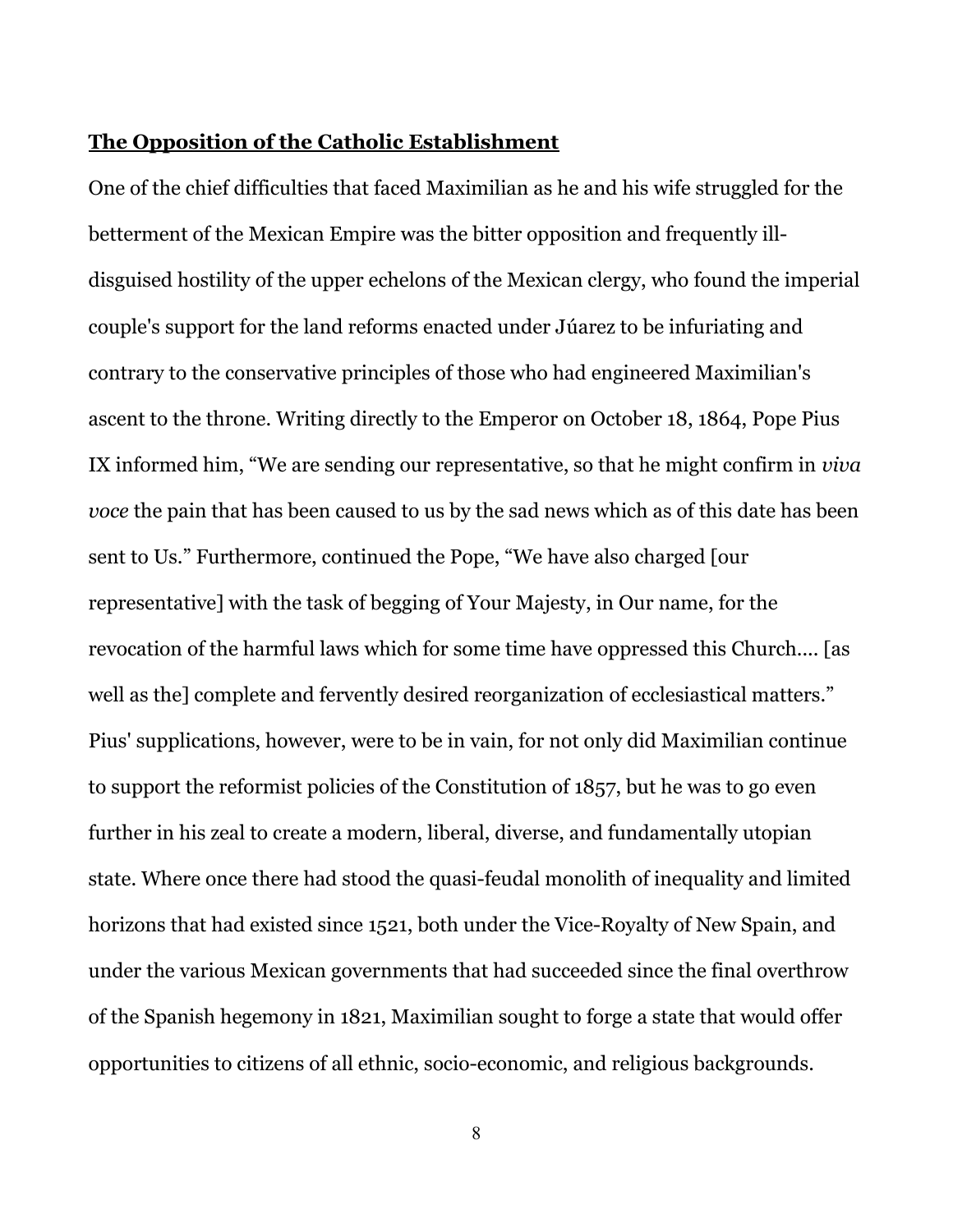In a letter of December 8, 1864, the Empress Charlotte wrote to the Empress Eugénie of France, "The nationalization of the property of the clergy will produce an immense enthusiasm, and will fill the coffers of the State, as buying for nothing the properties remaining unsold, which are worth much, and to sell them subsequently, will make for a magnificent business." Thus, even the Empress Charlotte herself, raised as she was in the observant royal Catholic household of the King of the Belgians, was cognizant of the necessity for land reform, and for inspired and visionary policies with regard to the welfare of the millions of peons and landless indigenous workers who had theretofore labored in semi-servitude at the very bottom of the Mexican social pyramid.

On December 26, 1864, the Emperor Maximilian proposed the following points to the papal nuncio, Pedro Francisco Meglia:

- 1. *The Mexican government will tolerate all religious observances that were* [formerly] *prohibited by the laws of the country, but concedes its special protection to the Roman Catholic and Apostolic religion.*
- 2. *The public treasury will provide for the costs of* [Catholic] *religious observances, and will pay its ministers, in the same way, in the same proportion, and under the same title as the other civil servants of the State.*
- *3. The religious ministers will administer the sacraments free of charge, without requiring that the faithful should be obliged to pay retributions, dispensaries, tithes, premiums, etc.*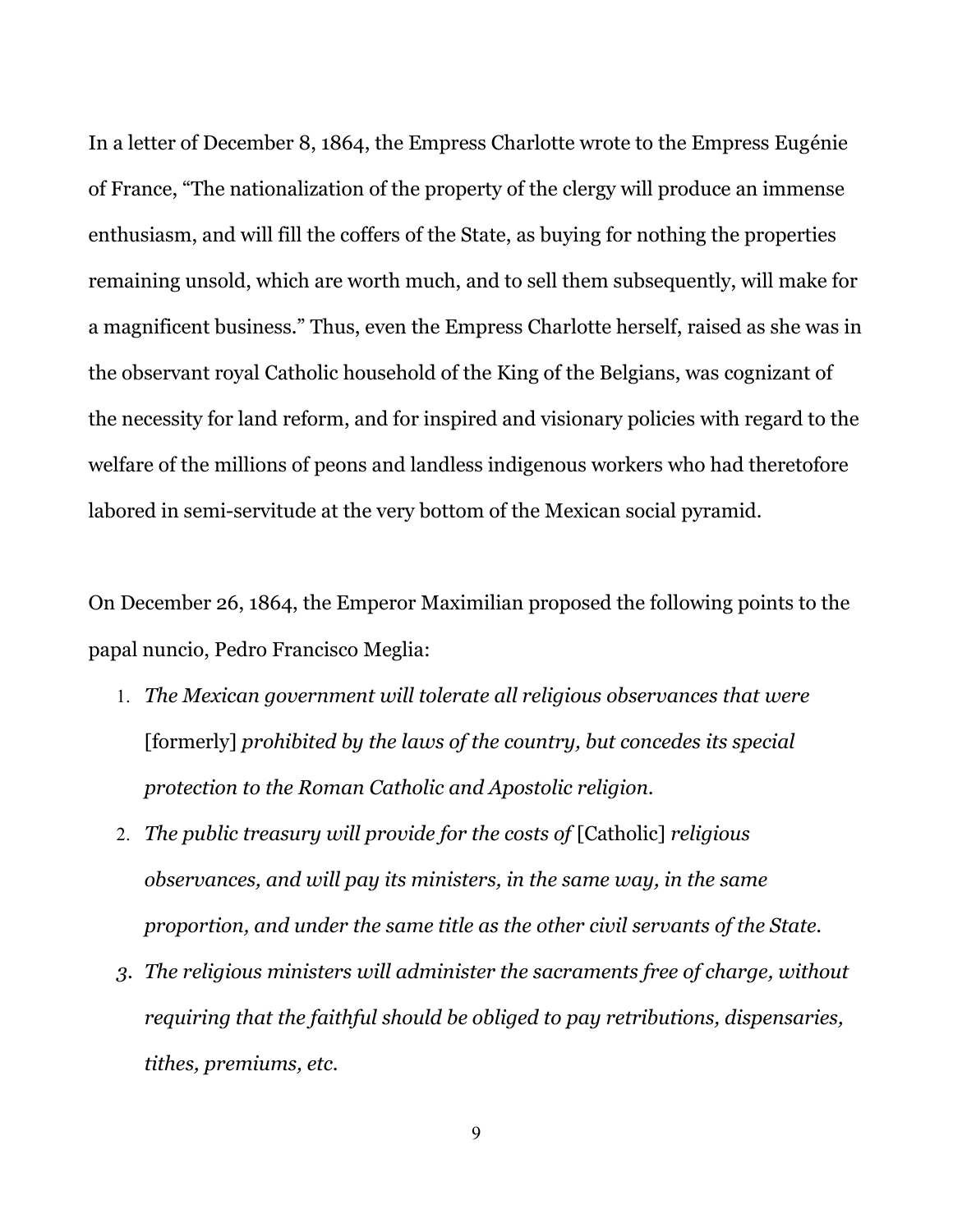- *4. The Church will cede to the government all rents proceeding from ecclesiastical properties, which were declared nationalized during the Republic.*
- *5. The Emperor Maximilian and his successors to the throne will enjoy "in perpetuum," with respect to the Mexican Church, rights equivalent to those granted to the Kings of Spain with respect to the Church of America.*
- *6. The Holy Father, in agreement with the Emperor, will determine which of the religious orders extinguished during the Republic must be restored, specifying in what manner they shall subsist, and under what conditions.*

*The religious communities that exist in fact at present may continue to subsist, but with the prohibition of receiving novices, until the Holy Father, in agreement with the Emperor, has specified their modalities and conditions of existence.* 

- *7. [Jurisdiction of the clergy]*
- 8. *In those places which he judges to be suitable, the Emperor will charge Catholic priests with the* [maintenance of the] *civil register of births, marriages, and deaths;* [they] *must undertake this commission as functionaries of the civil order.*
- *9. [Commentaries]*

Such a bold and far-reaching statement of intent could not help but alarm and anger the Catholic authorities in Mexico, and prompted a crisp reply from the papal nuncio, Monsignor Meglia, directed to Escudero, one of the Ministers of His Majesty's Cabinet: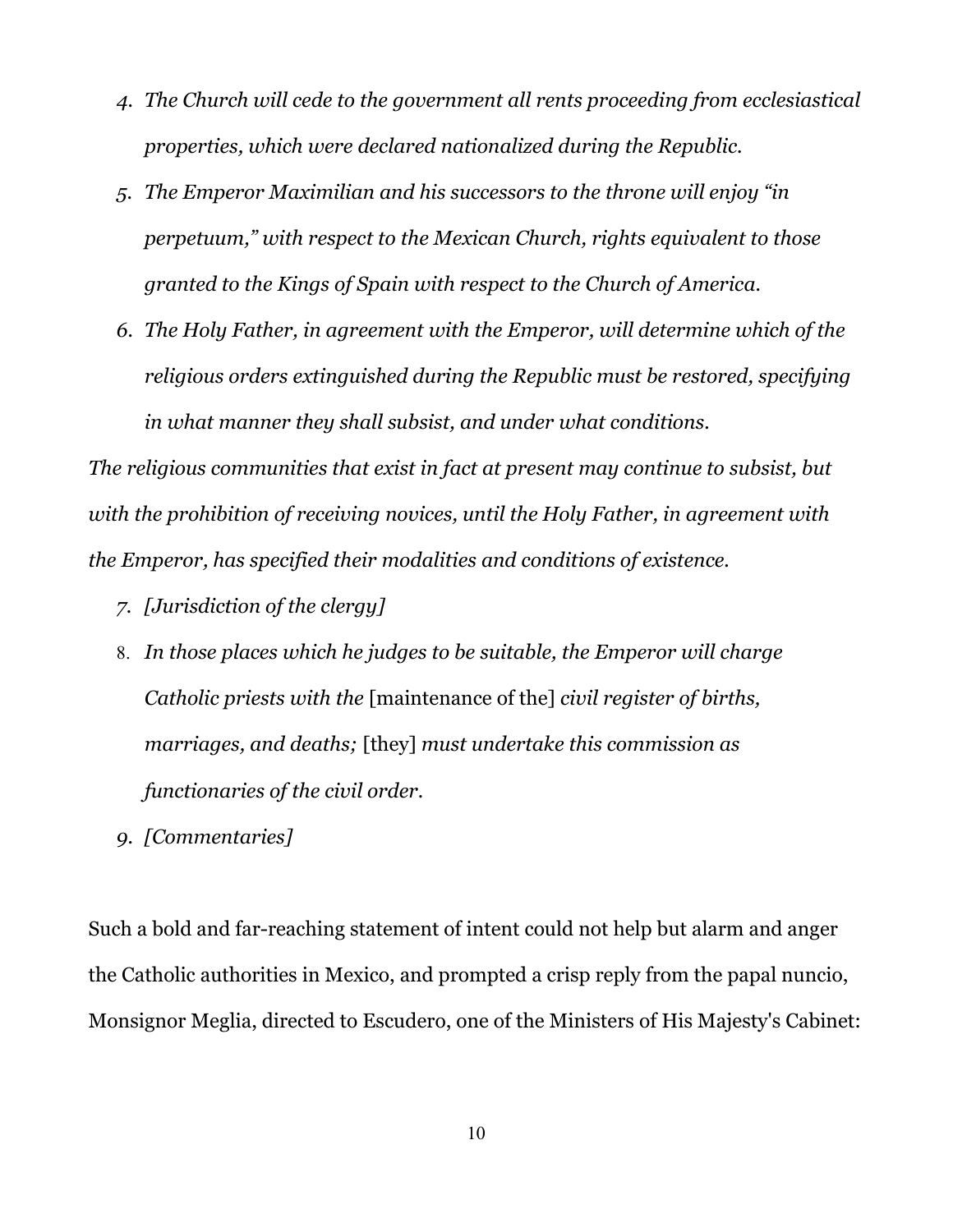"The letter of His Majesty the Emperor, published in the official periodical of the  $27<sup>th</sup>$ , relative to the question pending between the Holy See and the Mexican government, that His Majesty proposes to regulate without the participation of the authority of the Church, places me in the sad necessity of directing to Your Excellency this note to protest against His unjust and injurious expressions toward the Sovereign Pontiff and His government..."

Indeed, this constituted but the opening salvo of a communication that was aimed squarely at putting the imperial newcomer in his place. "The Imperial Government having presented to me a project of nine points, contrary to the doctrine, to the discipline of the Church that is currently in place, and to the sacred canon laws, a project which tends to the despoliation of all the goods of the Church, of its jurisdiction, [and] of its immunities, will make of it in all matters dependent and enslaved to the civil power, all of this condemned by the Roman Pontiff in two consistorial addresses of 1856 and 1861. I have openly objected that I hold no instructions to treat on bases so inadmissible, and I have given proof in a definitive manner that the Holy Father has not been able to give me instructions [in these matters]." In addition, the nuncio accused the Mexican government of having tried to hide its intentions: " If, then, the Imperial government has kept secret until the last moment this deplorable project, how can it be surprised that the Nuncio of the Holy See holds no instructions in this respect?" It would seem that the Catholic establishment had seriously misjudged the fundamental intentions and imperial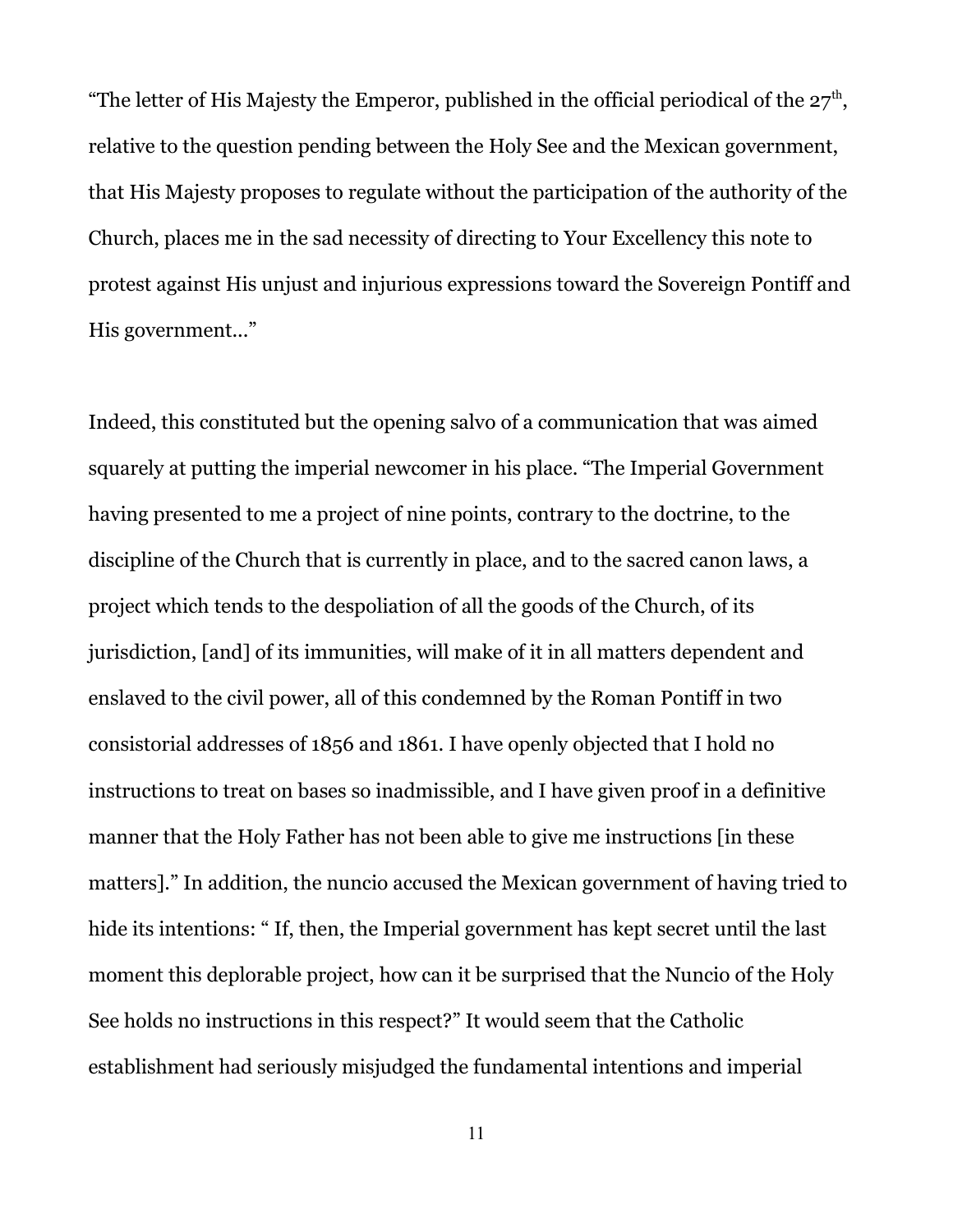initiative of a young ruler whom it had theretofore considered to be one of its own. As the weeks, months, and years rolled forward, this *mésentente* was only to worsen, with an enormous gulf eventually opening between Maximilian's view of his prerogatives and obligations as a progressive monarch, and the intransigent insistence of the Church on the maintenance and strengthening of its countless and time-honored traditions, practices, and entitlements.

Perhaps even more forward-thinking than her Hapsburg husband was the Belgianborn Empress Charlotte, despite (or perhaps because of) her austere Catholic upbringing. In a letter to the Empress Eugénie of France, Charlotte poured out her bitterness at the papal nuncio's resistance to the imperial couple's designs for the Mexican church. "We were truly troubled, I tell you," she writes,

*because of the Nuncio, and I must confess that my political sense has failed completely, and that Your Majesty was right... Because he [Meglia] is an obtuse brain, a blind man, an obstinate man according to all proof, who claims to maintain that the country, which was completely filled with rage against the theocracy, desired that the property of the clergy should be returned to it. As if at mid-day there should come someone who tells us that it is night!*

These two convinced liberals, Maximilian and Charlotte, clearly found it nearly impossible to conceive that anyone could reasonably object to their projects for the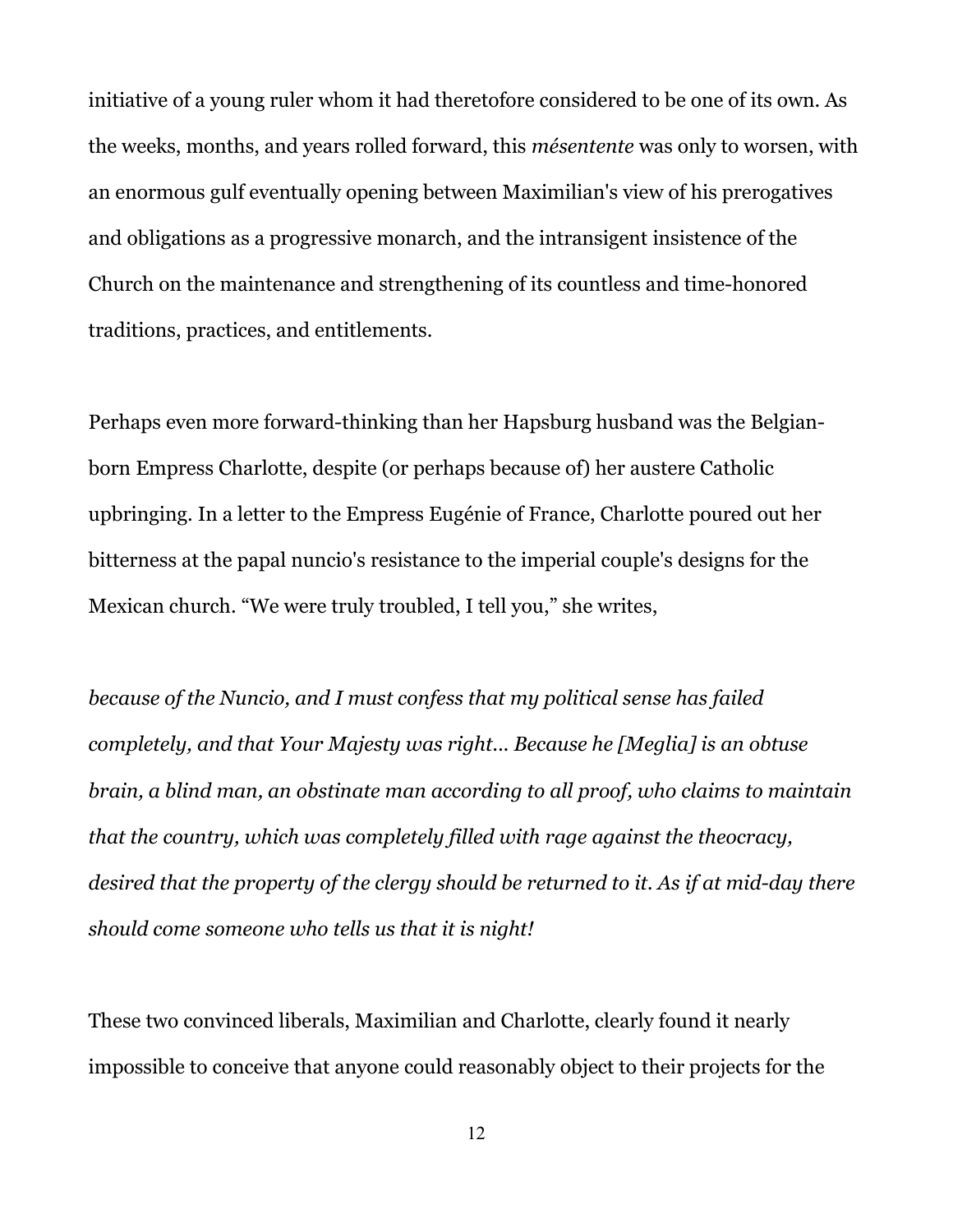strengthening and expansion of the civil authority in Mexico, or to the sale and distribution of Church lands and properties to the millions of formerly landless indigenous serfs. For his part, however, the Secretary of State of the Holy See, in a letter to the Mexican government, eloquently expressed the sentiments of the Holy Father with regard to these matters:

*His Holiness believes firmly that to return peace to people's minds; to calm the inquietude of people's consciences; to assure the prosperity of the Church; to consolidate, at last, the very civil order, it is indispensable in every point that the two powers should come to a complete state of agreement, and that the civil authority, respecting the authority of the Church, will receive from Her a sure and powerful support.* 

Nevertheless, the Emperor failed to see things quite as the ecclesiastical authorities would have liked. Further proof of this fact is his decree of January 7, 1865:

*To fix the form in which Bulls, Briefs, Rescripts, and Dispatches from the Court of Rome must receive sanction through the political organization which today obtains in the nation:*

*We have decreed and decree the following:*

*1. Being in force in the Empire those Laws and decrees promulgated before and since Independence, regarding passage of Bulls, Briefs, Rescripts and*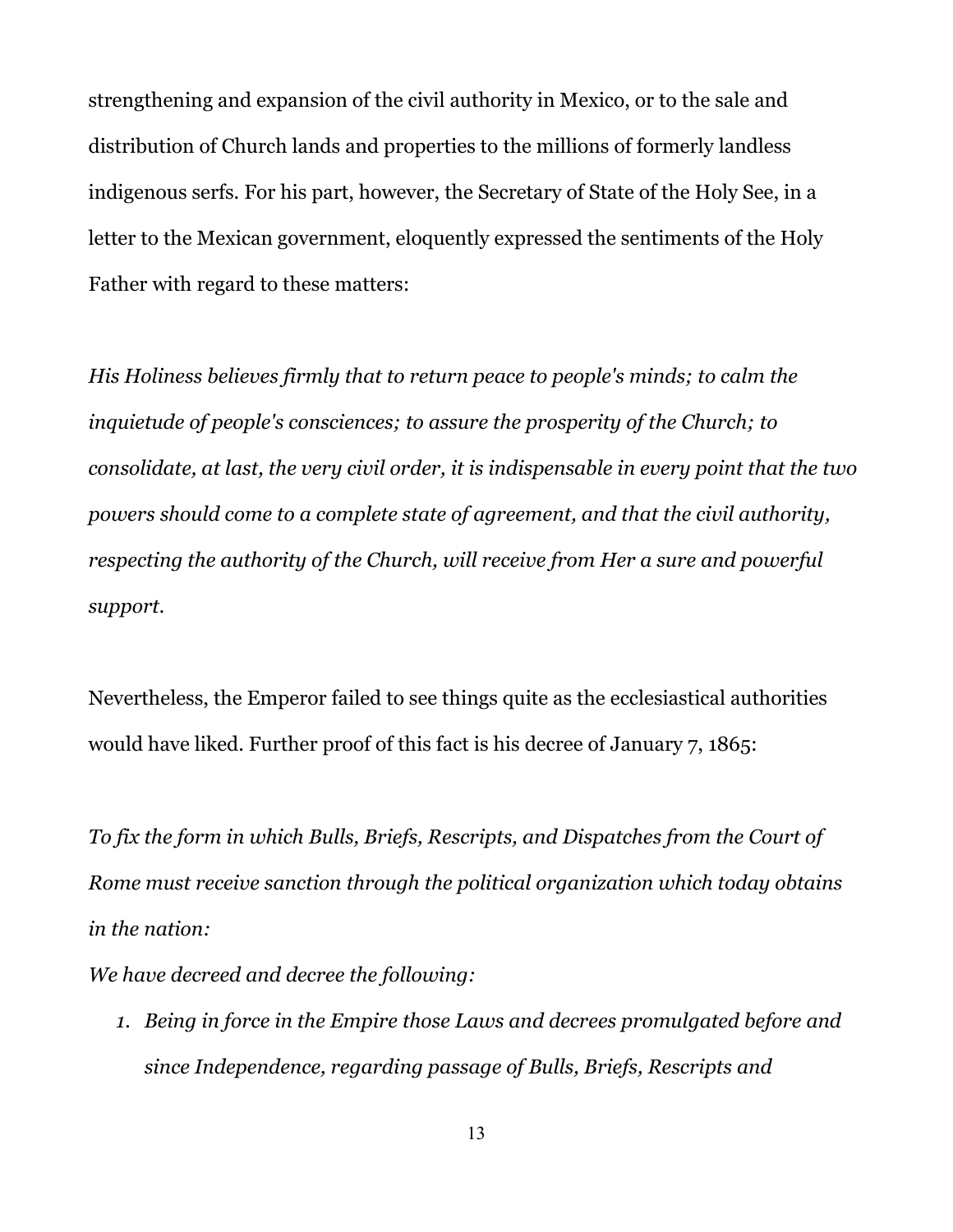*Dispatches of the Court of Rome:*

*2. Briefs, Bulls, Rescripts and Dispatches will be presented to Us by Our Ministry of Justice and Ecclesiastical Negotiations, to obtain their respective passages.*

*This decree will be deposited in the Archives of the Empire, and will be published in the official periodical* [i.e., the Diario del Imperio]."

Thus it was that, notwithstanding clear and potent signals from Rome with regard to the determination of the Church to fight for the maintenance of its ancient (and lucrative) prerogatives, the Emperor of Mexico and his consort persisted in their plans to establish an independent state that was beholden to no outside power in the conduct of its affairs, the chief principle of which was enshrined in the motto emblazoned beneath the Arms of the Empire, *EQUIDAD EN LA JUSTICIA* ("Equity in Justice"). That their state was largely the result of Mexican conservative collusion with a French army of occupation may have been an inconvenient truth for the two European-born monarchs, but nonetheless, neither one was particularly blithe to see yet another sphere of outside influence (in this case the retrogressive one of the Roman Catholic Church) gain an increased hold on the minds, consciences, and pocketbooks of the impoverished Mexican peasantry.

Matters were by no means settled by the Emperor's further provocations, however, and on March 9, 1865, an official of the Roman Curia, Cardinal Antonelli, wrote directly to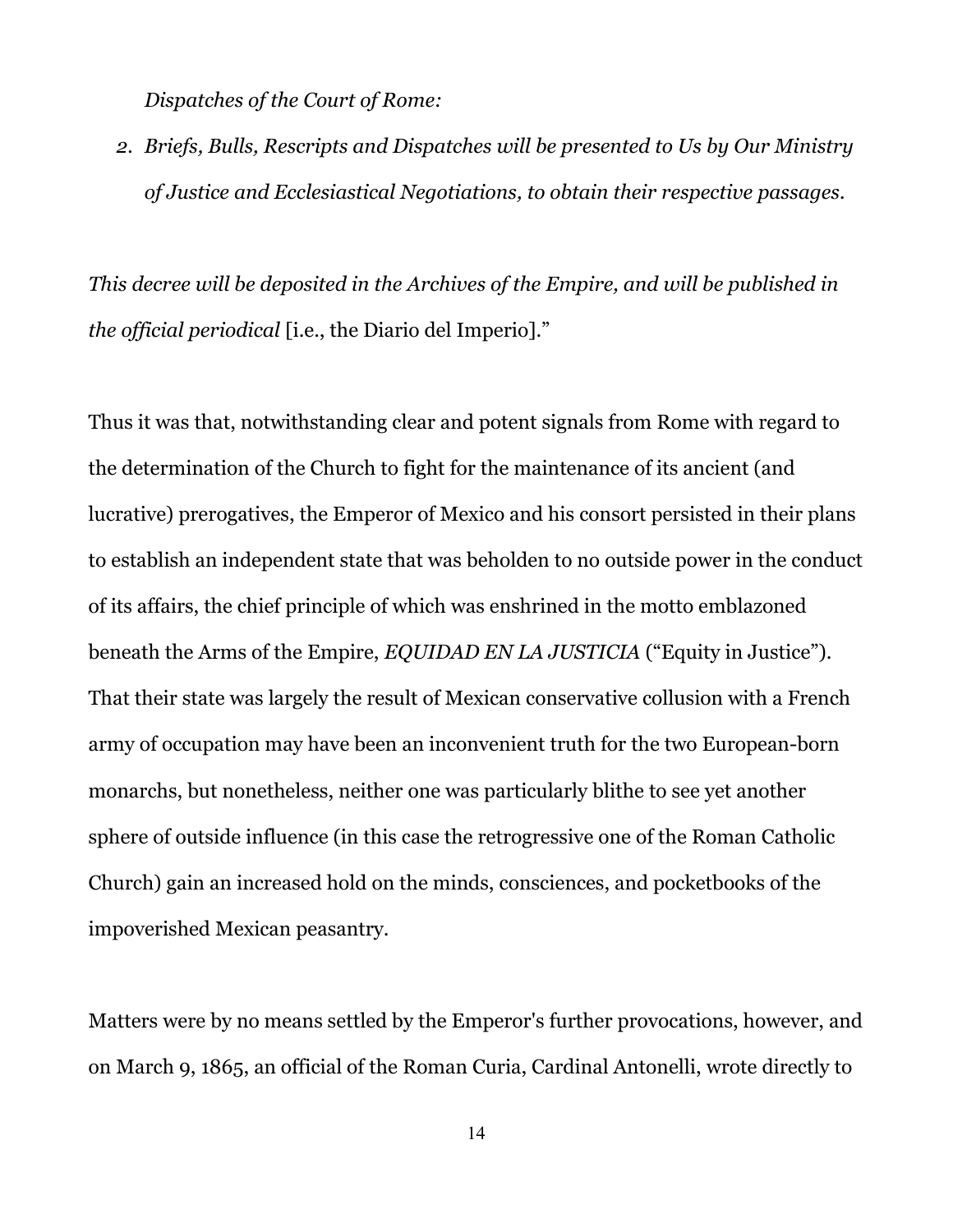the Emperor, and in very firm language:

*The letter of His Majesty Maximilian, of December 27, caused the most painful surprise to all Catholic hearts, and made the Holy Father weep tears of bitterness and profound pain...* 

*The Mexican nation considered that it was one of its great glories to have never admitted any religion other than the true one, and the story of these last times shows us most eloquently what have been the results of the many attempts made by the enemies of the Church to introduce in Mexico the law on religious practices... Taking up now the question of the properties of the Church, all principles of justice demand that the ecclesiastical patrimony and the rights that refer to the same, be respected and guaranteed by the civil power. We ask for the sustenance of the poor, we call for, in fact, the interests of social order, because this order is seriously threatened wherever there is authorized the despoliation of the property of others. I feel it my duty to declare that the current dynasty of the new empire cannot, in any way, succeed to the enjoyment of the privileges exclusively granted to the dynasty of Castille and Leon, without obtaining a new and special concession from the Holy See, and with respect to the inherent abuse exercised in other times by the Crown of Spain, any such act of the new sovereign of Mexico will be a true usurpation, as unjust as it is censurable.*

Such lines of demarcation having clearly been drawn, the outcome of subsequent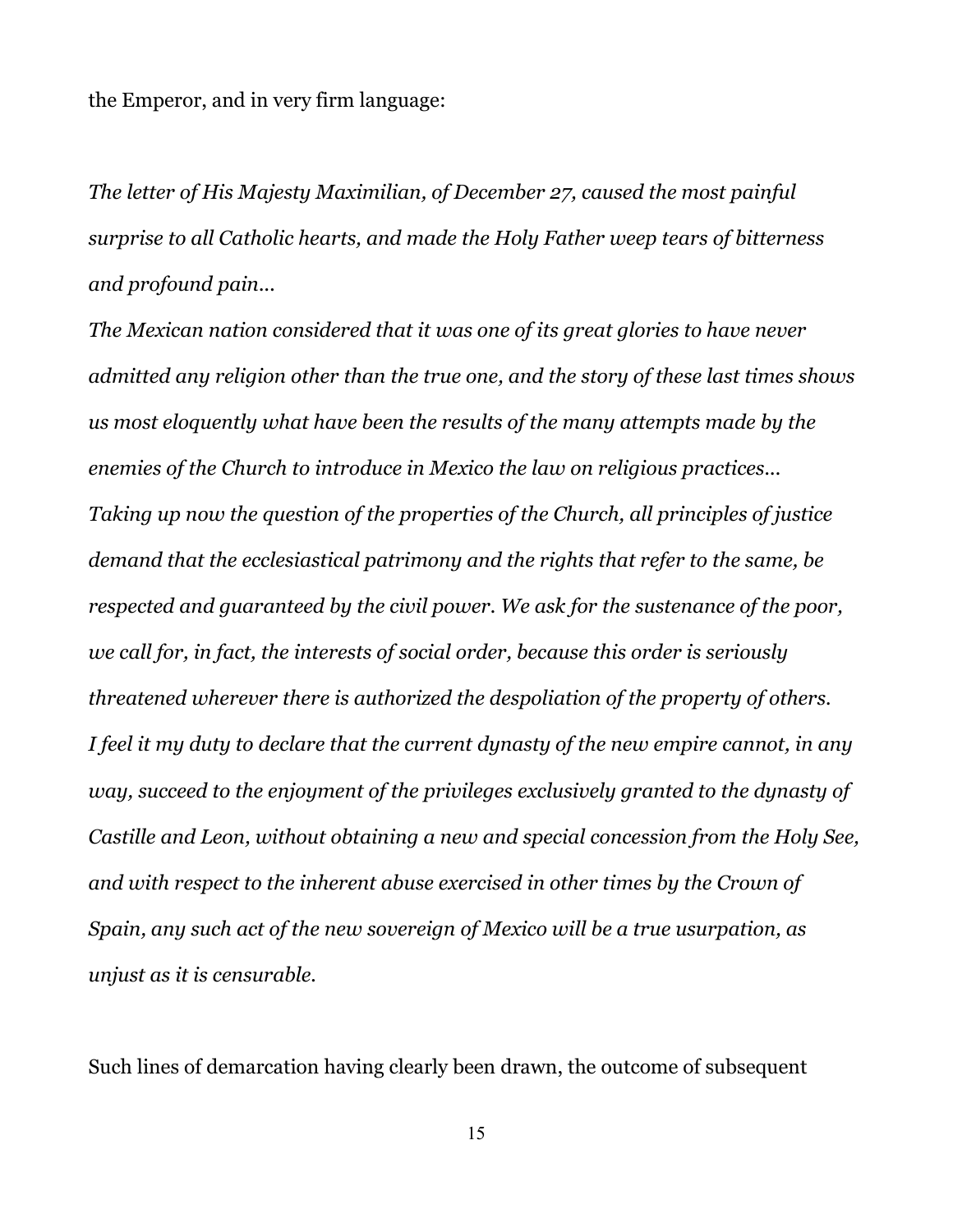appeals to the Holy See in its hour of need by the shrinking and embattled Mexican Empire were not surprisingly to meet with absolute and unwavering refusals to provide any species of aid or support whatsoever. As with the Conservative politicians, Maximilian and Charlotte had also managed to alienate and offend the Catholic establishment with their progressive and uncompromising approach.

#### **The Betrayal by Napoléon III**

Equally firm in his determination to distance himself from the Mexican quagmire that he had largely engineered was "Napoléon le Petit" (as Victor Hugo called him), who found himself compelled to address his fellow monarch, Maximilian, on New Year's Day, 1866, "I write to Your Majesty not without a painful sentiment, as I feel myself obliged to make you aware of the determination that I believe to be necessary in view of the continuation of the difficulties that the Mexican question raises for me." Knowing full well that he was now abandoning the man he had personally helped recruit to occupy the Mexican throne, Napoléon still could not resist a disingenuous exculpatory maneuver: "I believe that your throne will reaffirm itself; although the departure of our troops may signify a momentary debilitation, it is certain as well that this will open the window to removing from the United States any pretext for intervention." Thus was the conscience of the imperial Judas somewhat assuaged by the notion, pretended or not, that his one-time protégé was now set to spread his wings on his own, and to fly to new heights, albeit without much-needed French support.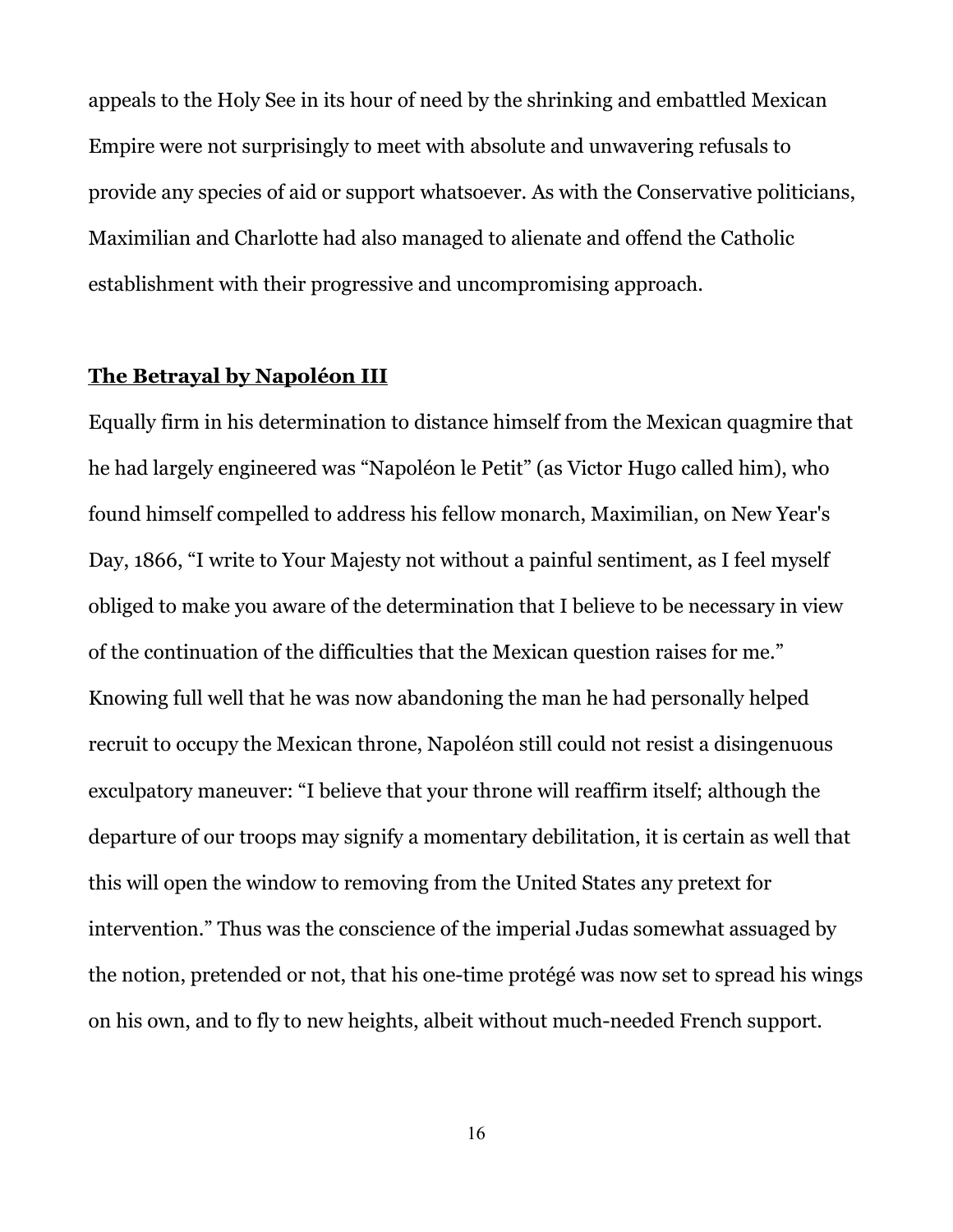In his public announcement of the troops' withdrawal, made to the French Senate on January 22, 1866, Emperor Napoléon III boldly (and inaccurately) declared, " The government founded by the will of the people of Mexico is consolidating itself. The dissidents are defeated and dispersed, and no longer have a leader." This, of course, could not have been further from the truth, but with growing threats from the nascent German empire in Europe, the third imperial Bonaparte could no longer afford to waste men, money, and time in the fractious and faraway states of Mexico. Thus, the decision was made to withdraw French troops as quickly and as expeditiously as possible, leaving only an empty shell of French advisers to prop up the tottering edifice of imperial Mexican authority.

When all seemed lost, and this premature withdrawal of French troops threatened to leave their empire increasingly defenseless against its many enemies, Empress Charlotte crossed the Atlantic to plead with both Napoléon III, and with his wife, the Empress Eugénie, as well as with Pope Pius IX, to provide some sort of meaningful aid to her beleaguered husband, whose sense of honor and duty forbade him to give up the throne he had assumed just two short years before.

Despite seemingly insuperable difficulties, however, Charlotte's support of her husband's throne remained solid and steadfast. Indeed, when Maximilian's aides broached the possibility of abdication, in response to the continued deterioration of the situation within the Mexican Empire, his wife, in July of 1866, fired off a letter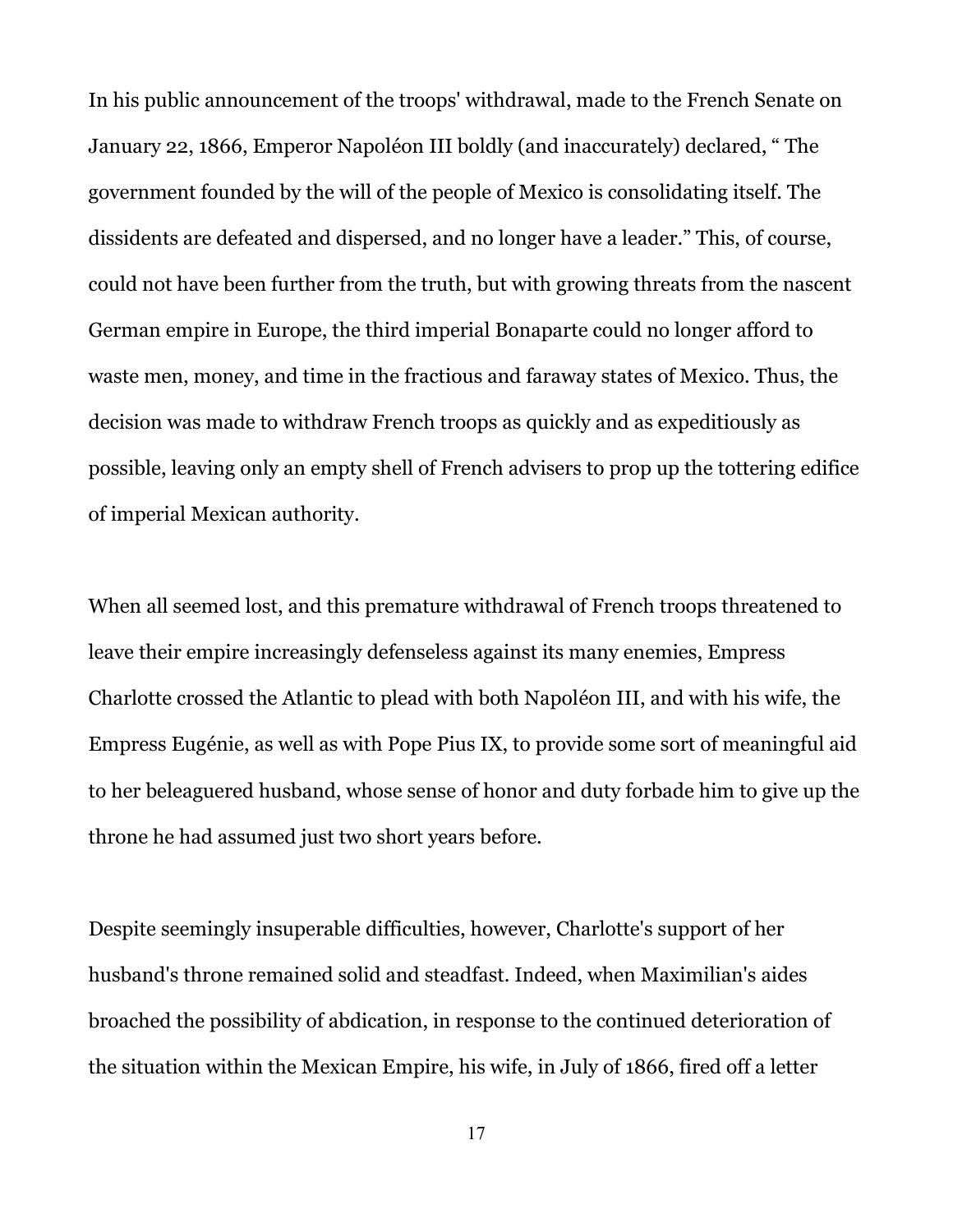meant to reignite his will to rule. "To abdicate," she wrote,

*is to condemn oneself, to extend to oneself a certificate of incompetence, and this is alone admissible for the elderly or the imbecilic, it is not the* modus operandi *for a prince of thirty-four years of age, full of life and hope for the future... From the moment in which one accepts the destinies of a nation, one takes on its risks and dangers, and no one has the liberty to abandon them... Inasmuch as there shall be an Emperor here, there shall be an Empire, even if there should be only six feet of earth that belongs to it. The empire is nothing other than an Emperor. That one has no money is not a sufficient objection, as this can be obtained through credit, it is earned through success, and success can be conquered... All of this is not worthy of a prince of the House of Hapsburg...One does not abandon one's post in front of the enemy... [A]bdication was only invented when sovereigns forgot to mount their horses in days of danger...*

Sadly, however, and despite her brave words, it was during the course of this desperate voyage to Europe that the world first became aware of the cloud of madness that had begun to descend on the Empress, who raved intermittently of plots against her, as well as against her husband, Maximilian. What is more, her efforts to secure further support for the Mexican Empire were in vain, and this fact only served to drive her further into the shadowy realms of psychosis and paranoia. She was later taken in hand by her relatives, the royal family of Belgium, and was never to see her husband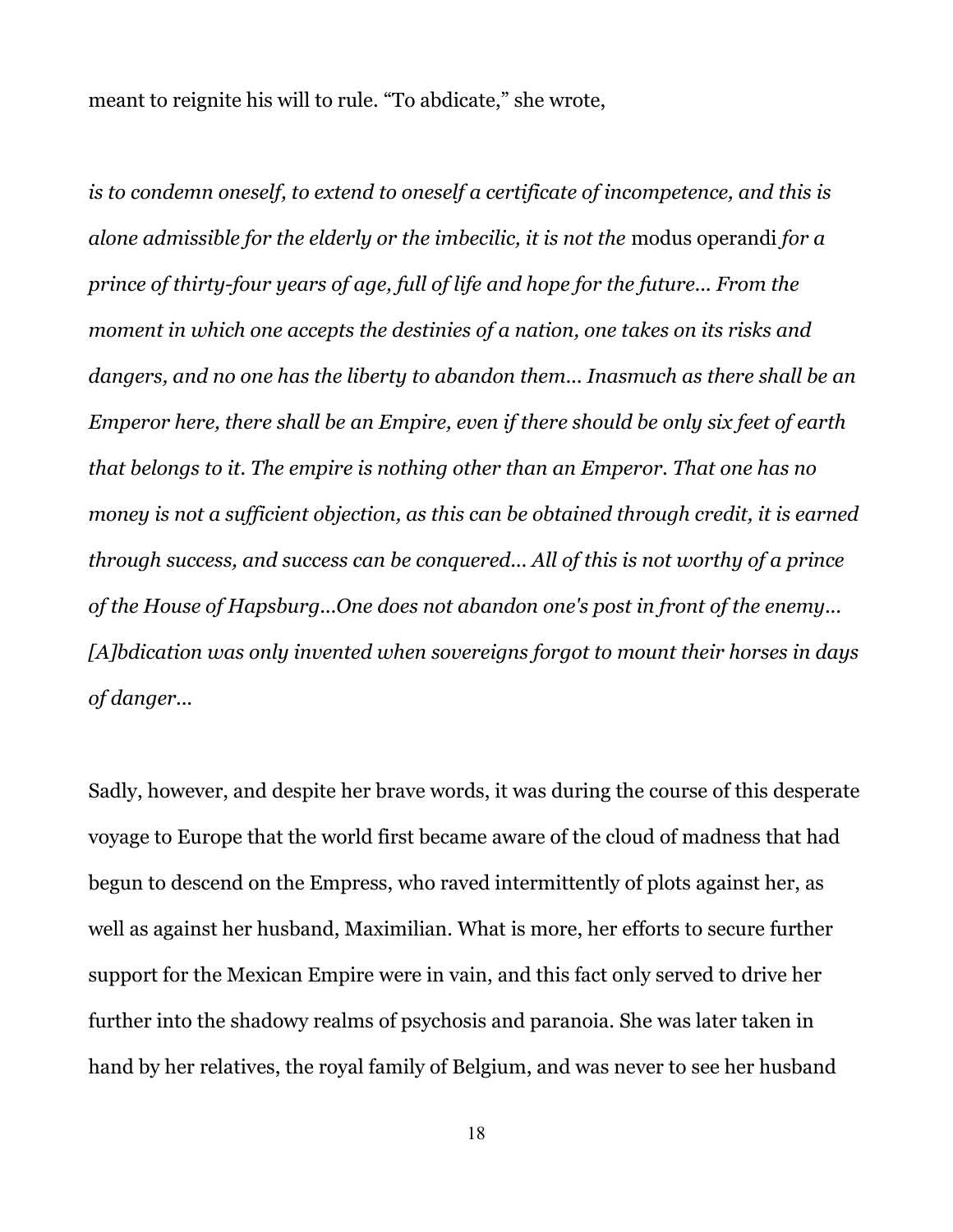again.

#### **The Courage of a Hapsburg**

Meanwhile, in Mexico, the situation of the Emperor was becoming increasingly perilous, and he was soon obliged to retreat from his capital of Mexico City, and to establish a new seat for the Empire in the confines of Santiago de Querétaro, where he and his followers were to valiantly undergo an agonizing and protracted siege waged by the forces of the *juaristi*, under the command of the eminent Republican general Mariano Escobedo. On March 13, 1867, in recognition of his heroism, leadership, and personal courage during the course of the pitiless siege, Maximilian was presented with the Decoration for Military Merit (an award which he himself had created in 1865) by General Miguel Miramón, on behalf of his own imperial Mexican troops.

The last known photograph of the Emperor, taken on May 2, shows him in a sombrero and field uniform, supporting a naval telescope under his left arm, and proudly wearing the insignia of this coveted distinction, along with that of the Imperial Order of Our Lady of Guadalupe, and the Imperial Order of the Mexican Eagle. The Emperor was subsequently to send his Decoration for Military Merit to his mother as a remembrance, shortly before his execution on the outskirts of Querétaro; his cross of the Imperial Order of Guadalupe was later sent to his brother-in-law, King Leopold II of Belgium, with the same intention.

Eventually betrayed by one of his own officers, Colonel Miguel López, for a large sum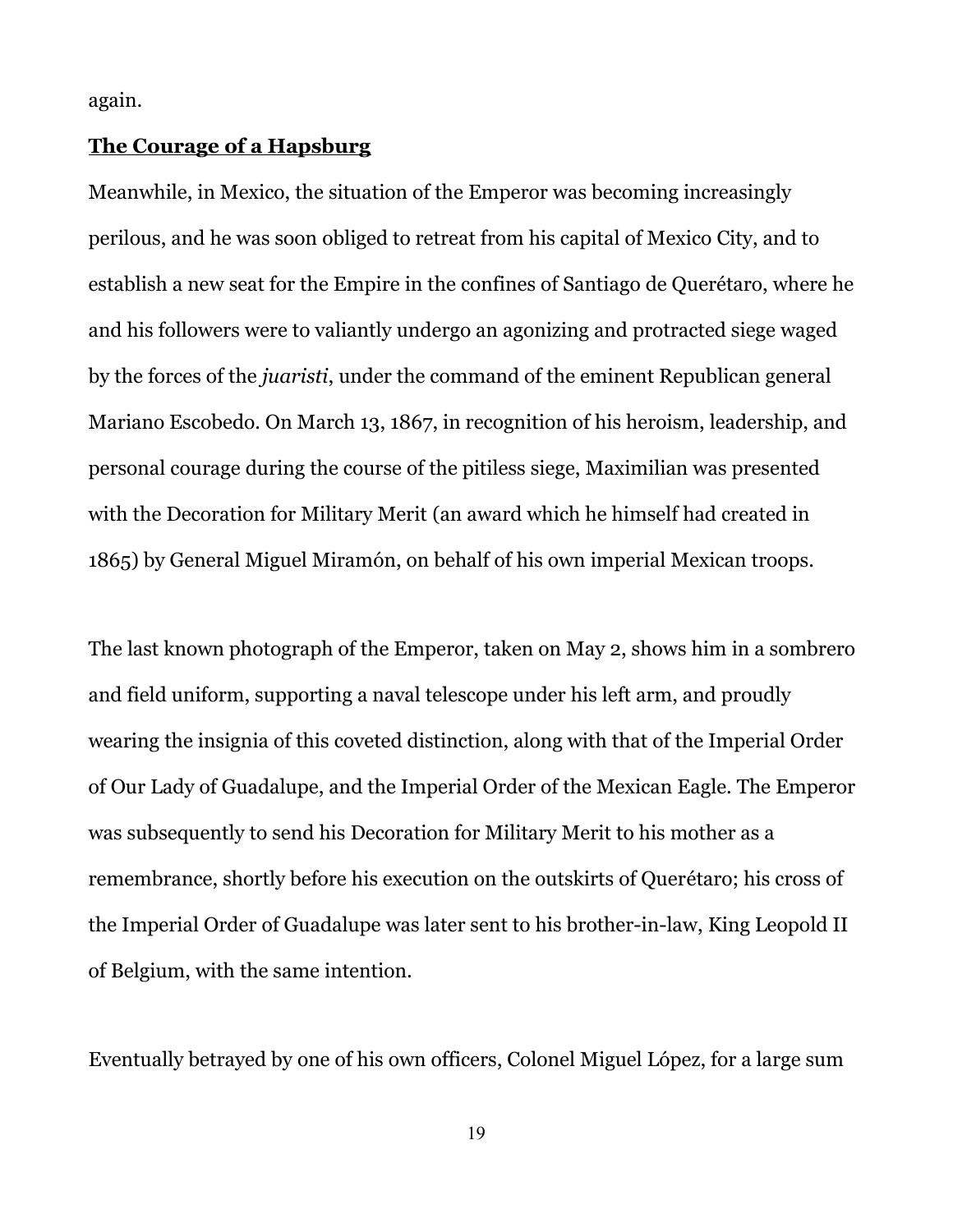of money, Maximilian was forced to surrender to General Escobedo on May 15, 1867, and with his generals Tomás Mejía and Miguel Miramón, the Emperor was placed on trial for his life before a tribunal of the victorious Republican forces. He declined to appear in the *ad hoc* courtroom established in the Iturbide Theater for the conduct of the proceedings brought against him, and his triumphant captors wasted no time in pronouncing him and his generals guilty of various crimes against the Júarez-led Mexican Republican state.

Despite the pleas for leniency of several influential international figures, all of whom attempted to intercede with President Juárez (among them the French author Victor Hugo, the Italian revolutionary Giuseppe Garibaldi, and Queen Victoria of Great Britain), all three men were sentenced to death by firing squad. On June 19, 1867, Maximilian stood before a fractured adobe wall on the Hill of the Bells outside Querétaro, accompanied by his loyal followers Mejía and Miramón. He had earlier commented to them, upon observing the beauty of the weather, "What a wonderful day! I have always wanted to die on a day like this." After having distributed gold coins to the firing squad that was soon to take his life, the Emperor forcefully declared to the crowd assembled to witness his death, and that of his generals,

*… I hope that my blood, which is about to be shed, will bring peace to Mexico. Viva México! Viva Independencia!*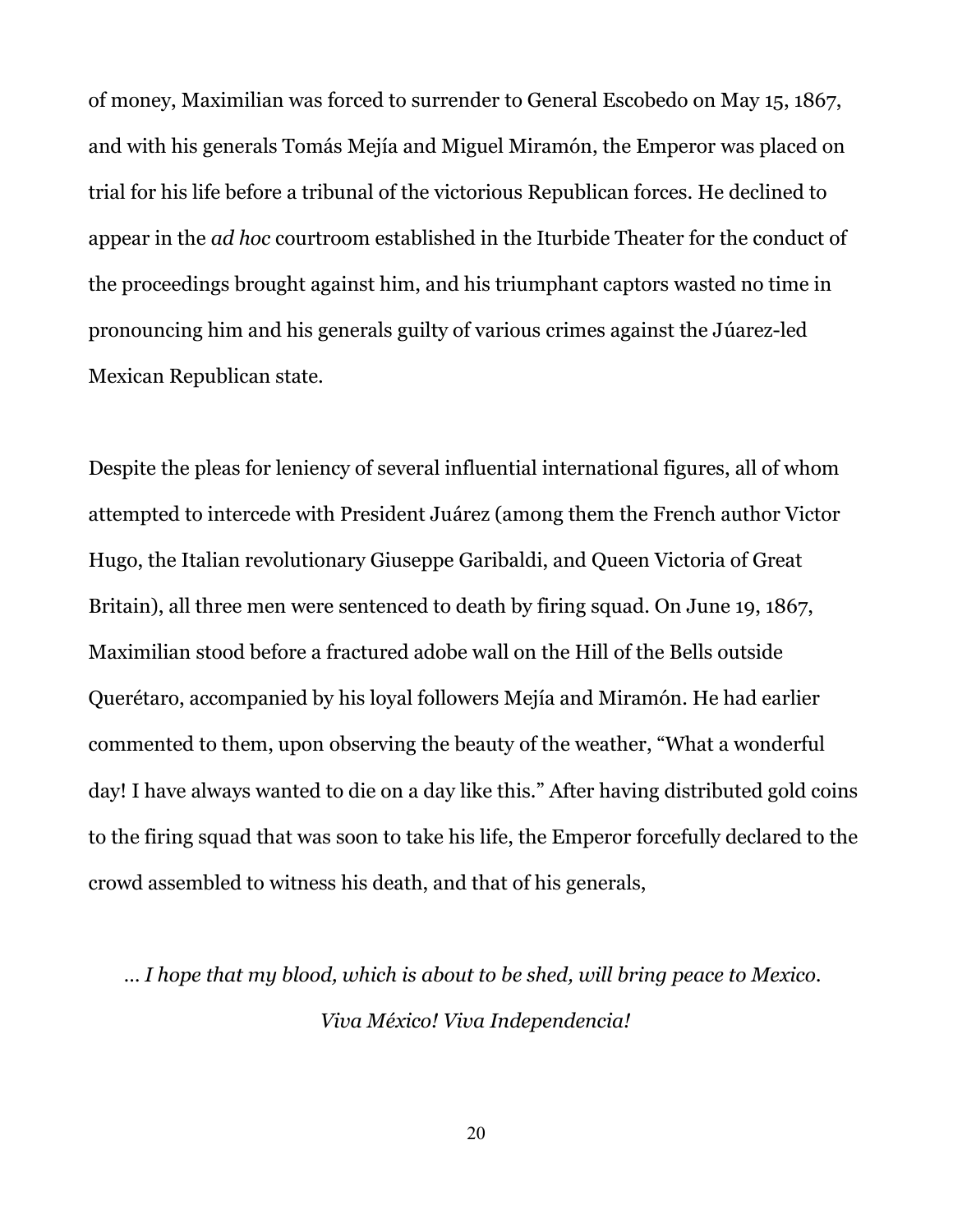Mejía and Miramón were executed directly after the Emperor, whose body was embalmed and eventually returned to Austria, where it lies today in the Imperial Crypt of the Monastery of the Capuchins in Vienna. The Empress Charlotte was to live for almost another sixty years as a madwoman, and was buried in a comparatively modest tomb in Belgium that identifies her as a princess, and as the widow of the Emperor of Mexico.

On June 18, 1867, the eve of his execution before the Republican firing squad, Maximilian composed a brief letter to President Juárez. Solicitous to the end for the welfare and happiness of his adopted country, he declared,

*On the point of suffering death for having wanted to prove that with new political institutions it was possible to put an end to the civil war which for so many years has afflicted this unfortunate country, I face with boldness the loss of my life, if this my sacrifice can contribute to the peace and prosperity of my new fatherland.* 

Such were the thoughts of the last emperor of Mexico on the night before his death, a death that might well have been avoided had he been less courageous, or less determined to do his duty as he saw it, both as a monarch, and as a Hapsburg. It is this determination that ultimately stands as the clearest expression of his innate sense of chivalry, honor, and humanity.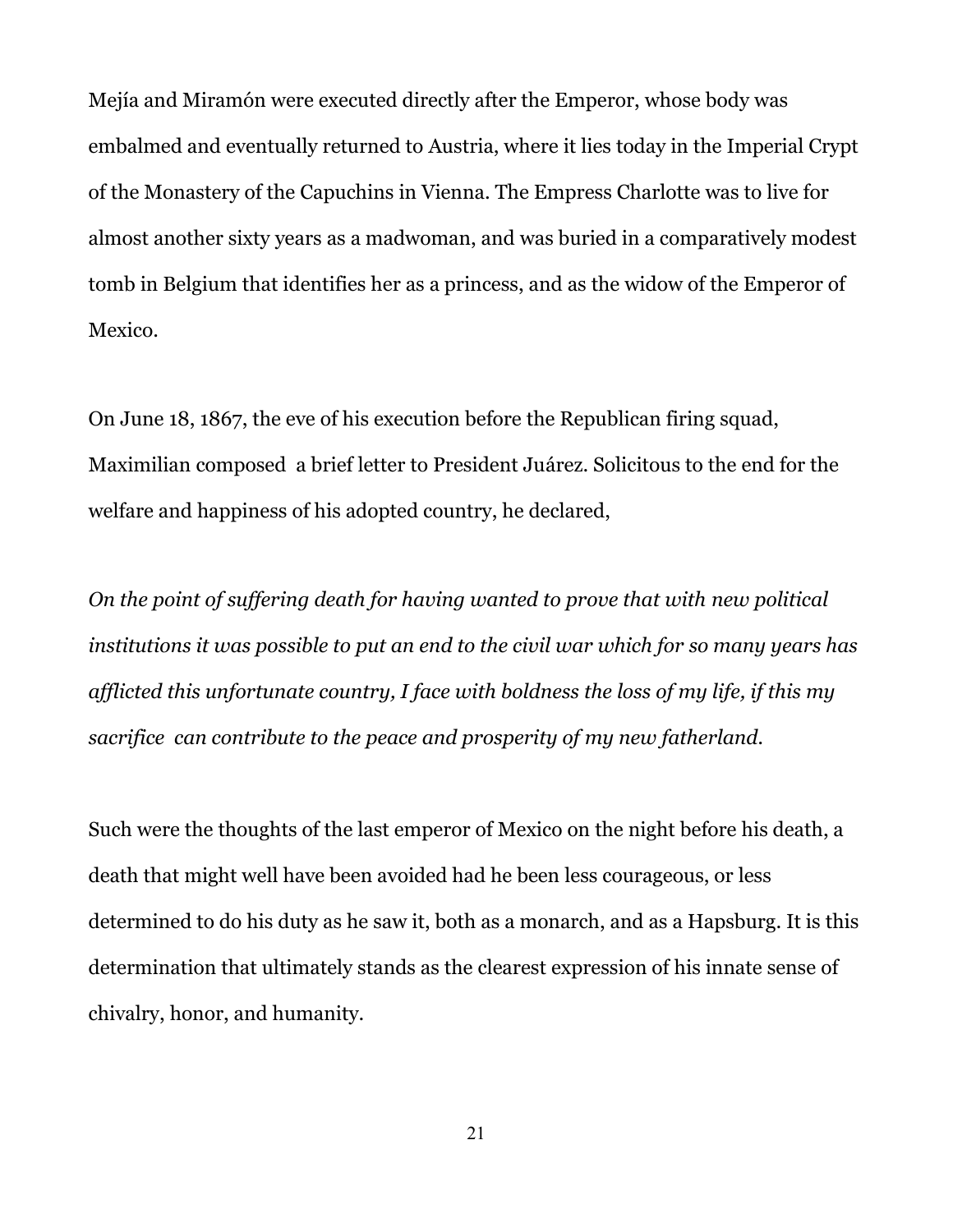Perhaps the most poignant element of this story, however, is the fact that both Maximilian and his Empress, Charlotte, were in search of essentially the same sorts of reforms and improvements for the benefit of the Mexican people as their arch-rival, President Juárez, himself a man of indigenous Zapotec background. Sadder still is the knowledge that Juárez was to exercise power all too briefly, dying in 1872, and that his early death paved the way for the autocratic control of the Mexican state by General Porfírio Díaz, whose proto-fascist dictatorship was to last until he was forcibly deposed in the wake of the revolutionary upheavals of 1910.

Thus, despite the fact that both were foreigners, and that their Empire was essentially a foreign creation, one cannot but help admire the courage and sense of duty of Maximilian and Charlotte. Notwithstanding the many dangers and hardships associated with their choice, they were willing to exchange a seemingly storybook existence in an Italian castle by the sea for the many cares of state in a turbulent and faraway land, and were ultimately to pay the highest possible price for their commitment to Mexico, the one with his blood, and the other with her sanity. Idealistic and flawed creatures though they might have been, they deserve to be remembered fondly and respectfully by their adopted homeland, and as the one-hundred-fiftieth anniversary of the establishment of the Second Mexican Empire approaches, they should perhaps also be honored as patriots and visionaries by its present government, in recognition of their unselfish efforts to bring stability and progress to Mexico.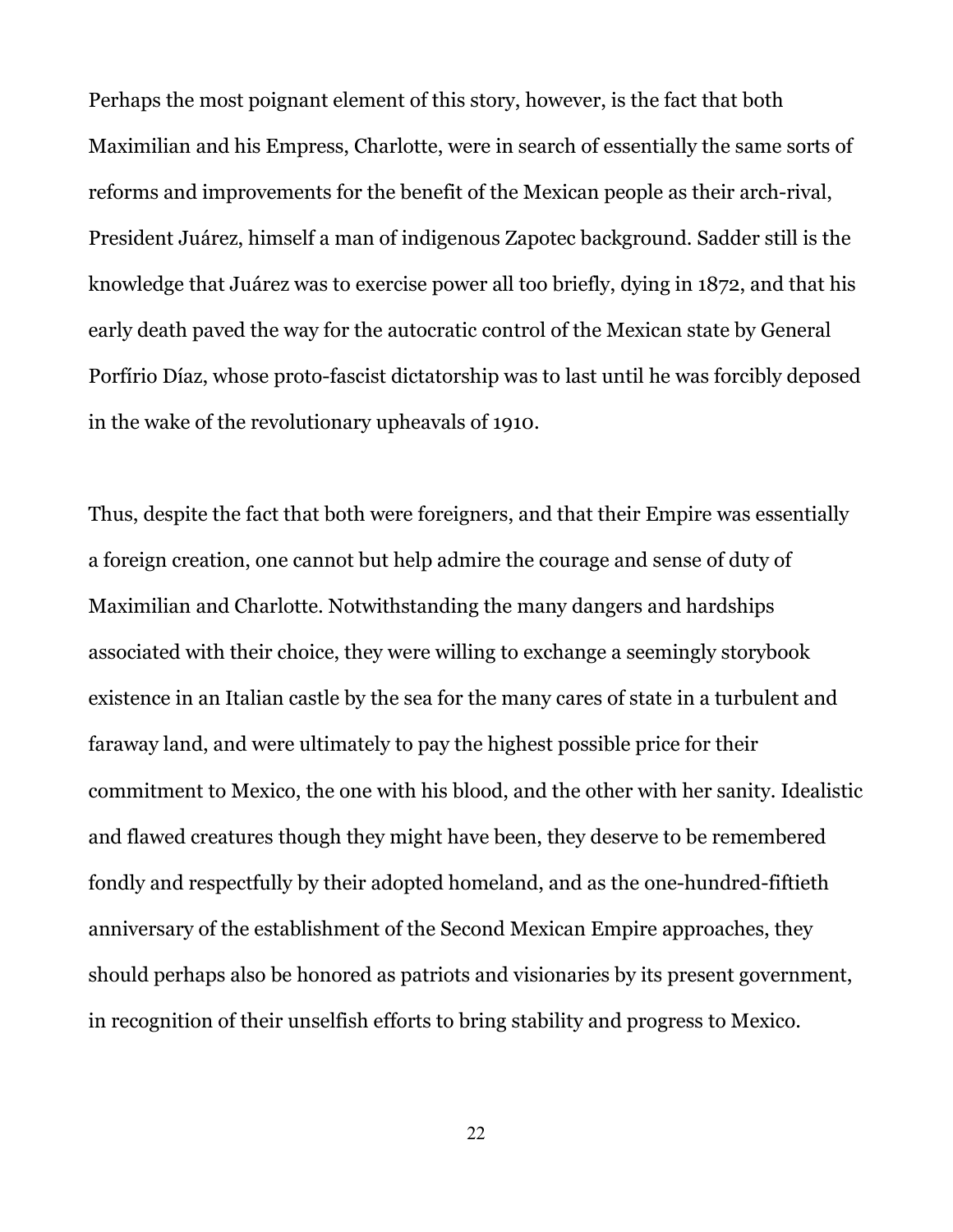#### *Epilogue*

Opinions on the reign of Maximilian, even after his execution in 1867, were deeply divided and frequently the cause of bitter dispute among various factions of the Mexican intelligentsia. What was never in doubt, however, was the Emperor's deep commitment, even unto death, to the cause of Mexican independence and political stability, as well as his belief (albeit an ill-founded one) in the power of his own personal sense of duty, nobility, and dedication to overcome patently impossible odds.

It is deeply touching to read the tributes of those of his enemies, like Hilarión Frías y Soto (1831-1905), who could openly admire Maximilian's sterling qualities, despite the fact that they stood on the opposite side of the political and philosophical divide in  $19<sup>th</sup>$ century Mexican society. Frías y Soto, a native of Querétaro, actively fought against both the French Intervention and the Second Empire of Maximilian. Nevertheless, as a historian and thinker, he was able to see through to the heart of the Maximilian the man and, speaking of the repercussions of the Emperor's execution on the Hill of the Bells, boldly gave this judgment of the respective places of Maximilian and Napoléon III before the bar of history:

*Three years later, in September of 1870, Napoléon III surrendered to Wilhelm of Prussia* [after the disastrous French defeat at Sédan]*, saying that he "placed his sword at the feet of His Majesty."*

*What a difference between this miserable man, and the noble, the valiant*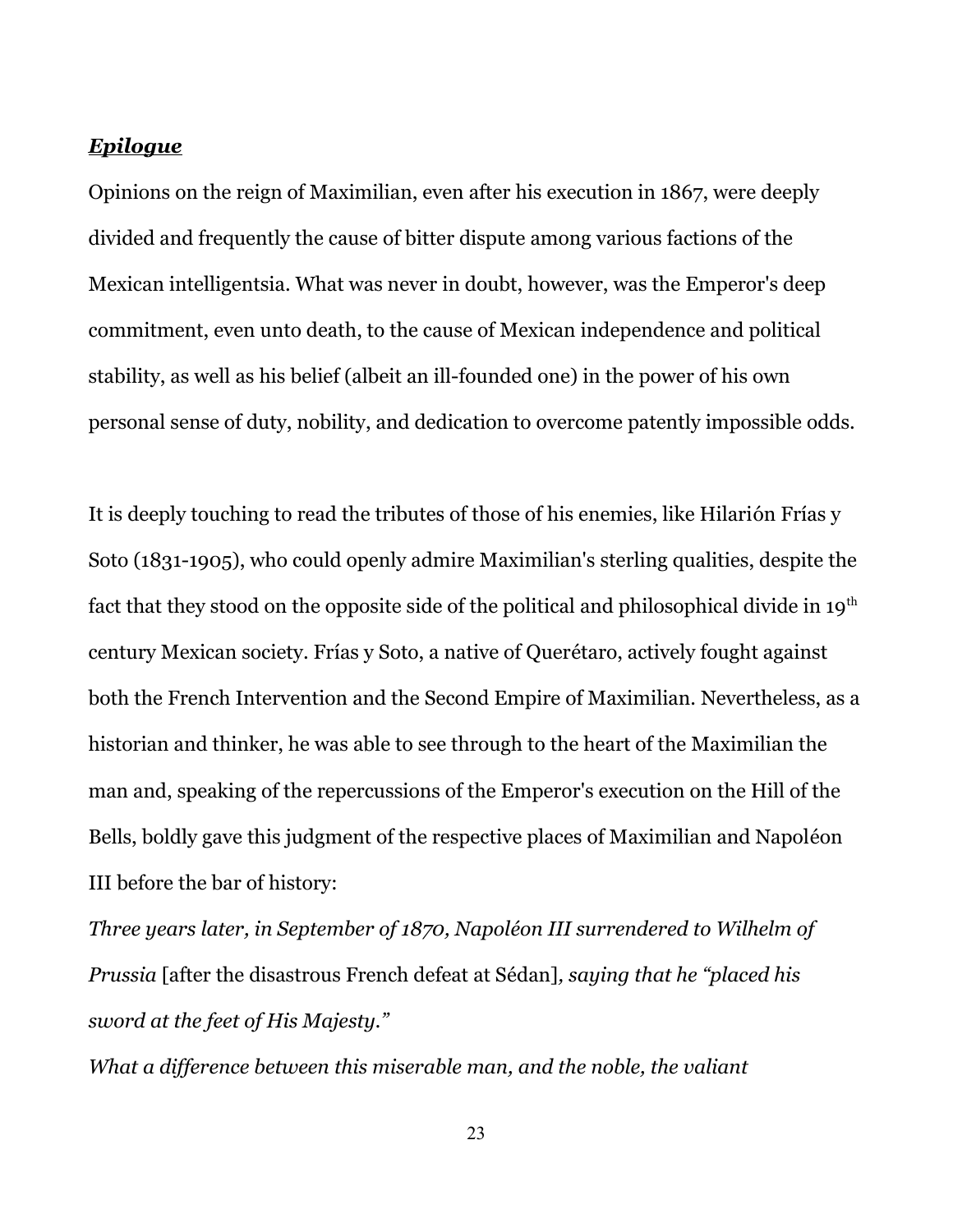#### *Maximilian!*

*Napoléon, who claimed to be the savior of the Latin race, and who had gambled away the honor of France in Italy and Mexico, delivered his country to the enemy, and took refuge as a prisoner in a Prussian country store, to thus escape from the anger of the French people.*

*History, when judging these two individuals, will always tender to Maximilian an epithet worthy of him, and a smile of disdain for Napoléon III, for this old Caesar who in the hour of danger flung to the ground the sword he had intended to brandish, having robbed it from the tomb of Bonaparte.*

*Mexico City, October 6, 1870."*

Thus will be remembered two of the chief players in the brief and perilous drama that was the Second Mexican Empire, the one a youthful idealist, a utopian liberal, and an ill-fated imperial dreamer; the other a shameless opportunist, an unprincipled schemer, and a thoroughly unworthy scion of the House of Bonaparte. The former met a hero's end on the heights above Querétaro, hoping that his death would bring to an close the suffering of his adopted land; the latter slipped from life during an operation resulting from his overindulgence in the pleasures of the table, having previously eluded the wrath of the war-weary French people by ignominiously escaping incognito to England after abject disaster had embraced his countrymen.

> − Sir Stewart Addington SAINT-DAVID, Bt., GCLR, PhD, MTS *Knight Grand Cross of the Royal Order of the Crested Crane of Rwanda Knight of the National Order of Merit of France*

### **Profesor de Humanidades del Colegio Eton, SC Subdirector General del Instituto Napoleónico México-Francia**